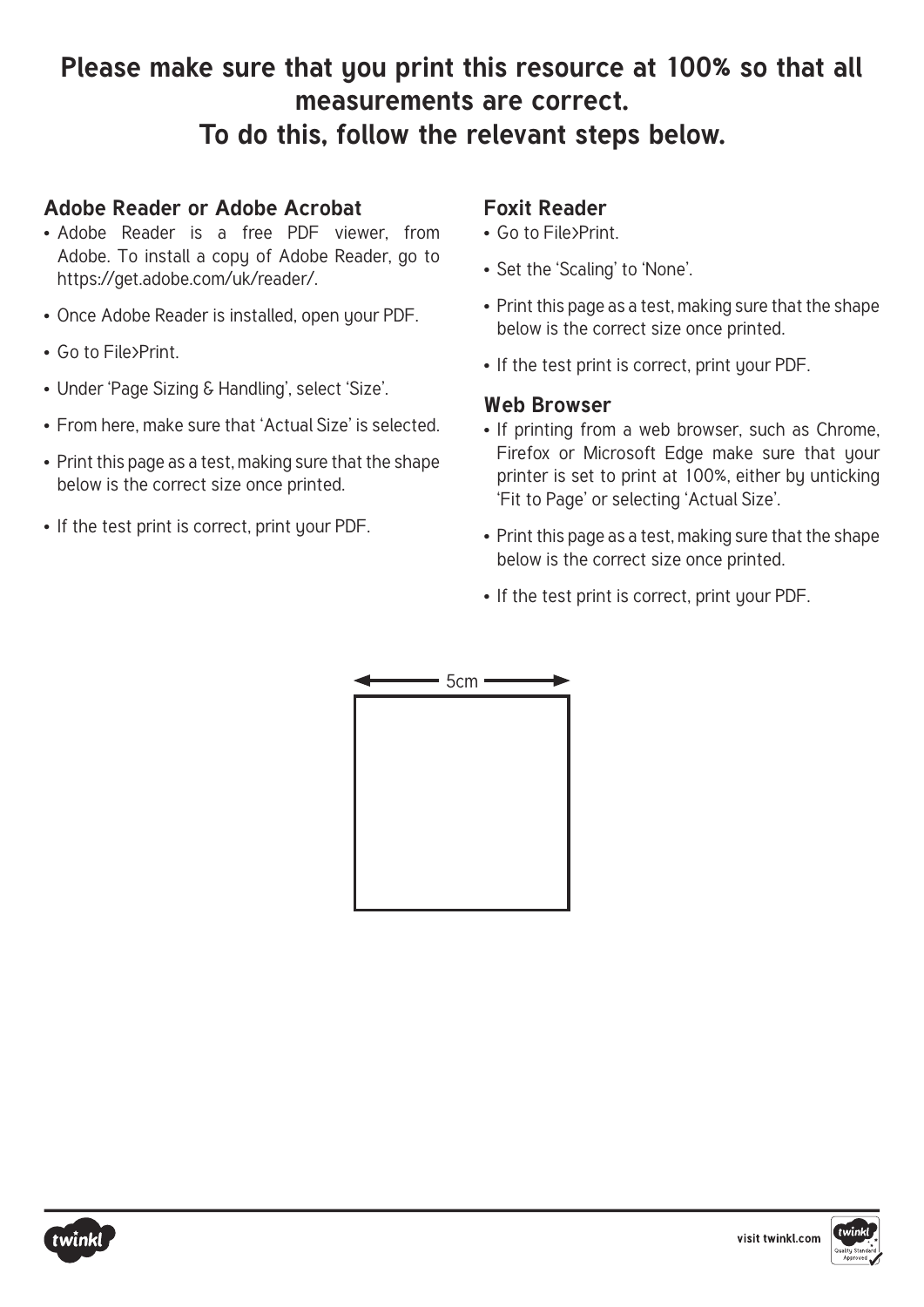# **Measure and Calculate the Perimeter of a Rectilinear Figure**

Aim: I can measure and calculate the perimeter of a square and a rectangle.

## **The Perimeter of Squares**

Count the length of one side of each square and multiply by 4 to find the perimeter.

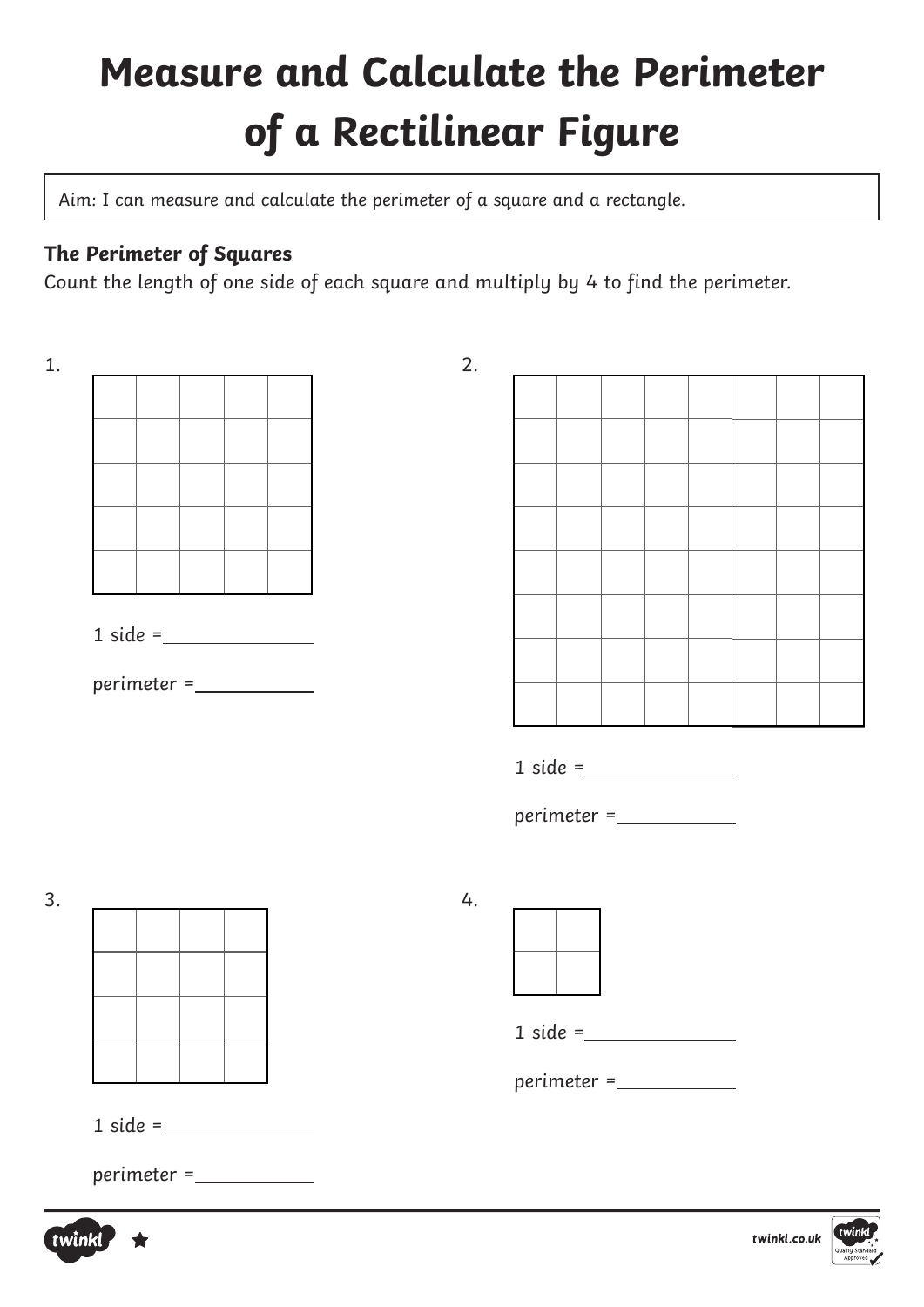|                                                                                                                                                                                                                                                                                                                                                                                                                                                                                                                                                                                  |  |  |    | 6.                 |                                                                                                                                                                                                                                                                                                                                                                                                                                                                                                                                        |  |                                                                                                                                                                                                                                                                                                                                                                                                                                                                 |  |  |
|----------------------------------------------------------------------------------------------------------------------------------------------------------------------------------------------------------------------------------------------------------------------------------------------------------------------------------------------------------------------------------------------------------------------------------------------------------------------------------------------------------------------------------------------------------------------------------|--|--|----|--------------------|----------------------------------------------------------------------------------------------------------------------------------------------------------------------------------------------------------------------------------------------------------------------------------------------------------------------------------------------------------------------------------------------------------------------------------------------------------------------------------------------------------------------------------------|--|-----------------------------------------------------------------------------------------------------------------------------------------------------------------------------------------------------------------------------------------------------------------------------------------------------------------------------------------------------------------------------------------------------------------------------------------------------------------|--|--|
|                                                                                                                                                                                                                                                                                                                                                                                                                                                                                                                                                                                  |  |  |    |                    |                                                                                                                                                                                                                                                                                                                                                                                                                                                                                                                                        |  |                                                                                                                                                                                                                                                                                                                                                                                                                                                                 |  |  |
|                                                                                                                                                                                                                                                                                                                                                                                                                                                                                                                                                                                  |  |  |    |                    |                                                                                                                                                                                                                                                                                                                                                                                                                                                                                                                                        |  |                                                                                                                                                                                                                                                                                                                                                                                                                                                                 |  |  |
|                                                                                                                                                                                                                                                                                                                                                                                                                                                                                                                                                                                  |  |  |    |                    |                                                                                                                                                                                                                                                                                                                                                                                                                                                                                                                                        |  |                                                                                                                                                                                                                                                                                                                                                                                                                                                                 |  |  |
|                                                                                                                                                                                                                                                                                                                                                                                                                                                                                                                                                                                  |  |  |    |                    |                                                                                                                                                                                                                                                                                                                                                                                                                                                                                                                                        |  |                                                                                                                                                                                                                                                                                                                                                                                                                                                                 |  |  |
|                                                                                                                                                                                                                                                                                                                                                                                                                                                                                                                                                                                  |  |  |    |                    |                                                                                                                                                                                                                                                                                                                                                                                                                                                                                                                                        |  |                                                                                                                                                                                                                                                                                                                                                                                                                                                                 |  |  |
|                                                                                                                                                                                                                                                                                                                                                                                                                                                                                                                                                                                  |  |  |    |                    |                                                                                                                                                                                                                                                                                                                                                                                                                                                                                                                                        |  |                                                                                                                                                                                                                                                                                                                                                                                                                                                                 |  |  |
|                                                                                                                                                                                                                                                                                                                                                                                                                                                                                                                                                                                  |  |  |    |                    |                                                                                                                                                                                                                                                                                                                                                                                                                                                                                                                                        |  |                                                                                                                                                                                                                                                                                                                                                                                                                                                                 |  |  |
|                                                                                                                                                                                                                                                                                                                                                                                                                                                                                                                                                                                  |  |  |    |                    |                                                                                                                                                                                                                                                                                                                                                                                                                                                                                                                                        |  |                                                                                                                                                                                                                                                                                                                                                                                                                                                                 |  |  |
|                                                                                                                                                                                                                                                                                                                                                                                                                                                                                                                                                                                  |  |  |    |                    |                                                                                                                                                                                                                                                                                                                                                                                                                                                                                                                                        |  |                                                                                                                                                                                                                                                                                                                                                                                                                                                                 |  |  |
|                                                                                                                                                                                                                                                                                                                                                                                                                                                                                                                                                                                  |  |  |    |                    |                                                                                                                                                                                                                                                                                                                                                                                                                                                                                                                                        |  | $1 \text{ side} =$                                                                                                                                                                                                                                                                                                                                                                                                                                              |  |  |
| $1 \text{ side} =$                                                                                                                                                                                                                                                                                                                                                                                                                                                                                                                                                               |  |  |    |                    |                                                                                                                                                                                                                                                                                                                                                                                                                                                                                                                                        |  | $\begin{minipage}{.4\linewidth} \begin{tabular}{@{}c@{}} \textit{perimeter} = \textcolor{red}{\textbf{1} & \textbf{1} & \textbf{1} & \textbf{1} \\ \textit{perimeter} = \textcolor{red}{\textbf{1} & \textbf{1} & \textbf{1} & \textbf{1} \\ \textit{1} & \textit{1} & \textit{1} & \textit{1} & \textbf{1} \\ \textit{2} & \textit{2} & \textit{2} & \textit{2} & \textit{1} & \textbf{1} \\ \textit{3} & \textit{4} & \textit{5} & \textit{6} & \textit{1} &$ |  |  |
|                                                                                                                                                                                                                                                                                                                                                                                                                                                                                                                                                                                  |  |  | 8. |                    |                                                                                                                                                                                                                                                                                                                                                                                                                                                                                                                                        |  |                                                                                                                                                                                                                                                                                                                                                                                                                                                                 |  |  |
|                                                                                                                                                                                                                                                                                                                                                                                                                                                                                                                                                                                  |  |  |    |                    |                                                                                                                                                                                                                                                                                                                                                                                                                                                                                                                                        |  |                                                                                                                                                                                                                                                                                                                                                                                                                                                                 |  |  |
|                                                                                                                                                                                                                                                                                                                                                                                                                                                                                                                                                                                  |  |  |    |                    | $1 \text{ side} =$                                                                                                                                                                                                                                                                                                                                                                                                                                                                                                                     |  |                                                                                                                                                                                                                                                                                                                                                                                                                                                                 |  |  |
|                                                                                                                                                                                                                                                                                                                                                                                                                                                                                                                                                                                  |  |  |    |                    | $\begin{minipage}{.4\linewidth} \begin{tabular}{@{}c@{}} \textit{perimeter} = \textcolor{red}{\textbf{1}} & \textcolor{red}{\textbf{1}} & \textcolor{red}{\textbf{1}} \\ \textcolor{red}{\textbf{1}} & \textcolor{red}{\textbf{1}} & \textcolor{red}{\textbf{1}} & \textcolor{red}{\textbf{1}} \\ \textcolor{red}{\textbf{1}} & \textcolor{red}{\textbf{1}} & \textcolor{red}{\textbf{1}} & \textcolor{red}{\textbf{1}} \\ \textcolor{red}{\textbf{1}} & \textcolor{red}{\textbf{1}} & \textcolor{red}{\textbf{1}} & \textcolor{red}{$ |  |                                                                                                                                                                                                                                                                                                                                                                                                                                                                 |  |  |
|                                                                                                                                                                                                                                                                                                                                                                                                                                                                                                                                                                                  |  |  |    |                    |                                                                                                                                                                                                                                                                                                                                                                                                                                                                                                                                        |  |                                                                                                                                                                                                                                                                                                                                                                                                                                                                 |  |  |
|                                                                                                                                                                                                                                                                                                                                                                                                                                                                                                                                                                                  |  |  |    |                    |                                                                                                                                                                                                                                                                                                                                                                                                                                                                                                                                        |  |                                                                                                                                                                                                                                                                                                                                                                                                                                                                 |  |  |
|                                                                                                                                                                                                                                                                                                                                                                                                                                                                                                                                                                                  |  |  |    |                    |                                                                                                                                                                                                                                                                                                                                                                                                                                                                                                                                        |  |                                                                                                                                                                                                                                                                                                                                                                                                                                                                 |  |  |
|                                                                                                                                                                                                                                                                                                                                                                                                                                                                                                                                                                                  |  |  |    |                    |                                                                                                                                                                                                                                                                                                                                                                                                                                                                                                                                        |  |                                                                                                                                                                                                                                                                                                                                                                                                                                                                 |  |  |
|                                                                                                                                                                                                                                                                                                                                                                                                                                                                                                                                                                                  |  |  |    |                    |                                                                                                                                                                                                                                                                                                                                                                                                                                                                                                                                        |  |                                                                                                                                                                                                                                                                                                                                                                                                                                                                 |  |  |
| $perimeter = \_$<br>$1 \text{ side} =$<br>$\begin{minipage}{.4\linewidth} \begin{tabular}{@{}c@{}} \textit{perimeter} = \textcolor{red}{\textbf{1}} & \textcolor{red}{\textbf{1}} & \textcolor{red}{\textbf{1}} \\ \textcolor{red}{\textbf{1}} & \textcolor{red}{\textbf{1}} & \textcolor{red}{\textbf{1}} & \textcolor{red}{\textbf{1}} \\ \textcolor{red}{\textbf{1}} & \textcolor{red}{\textbf{1}} & \textcolor{red}{\textbf{1}} & \textcolor{red}{\textbf{1}} \\ \textcolor{red}{\textbf{1}} & \textcolor{red}{\textbf{1}} & \textcolor{red}{\textbf{1}} & \textcolor{red}{$ |  |  |    | $1 \text{ side} =$ |                                                                                                                                                                                                                                                                                                                                                                                                                                                                                                                                        |  |                                                                                                                                                                                                                                                                                                                                                                                                                                                                 |  |  |



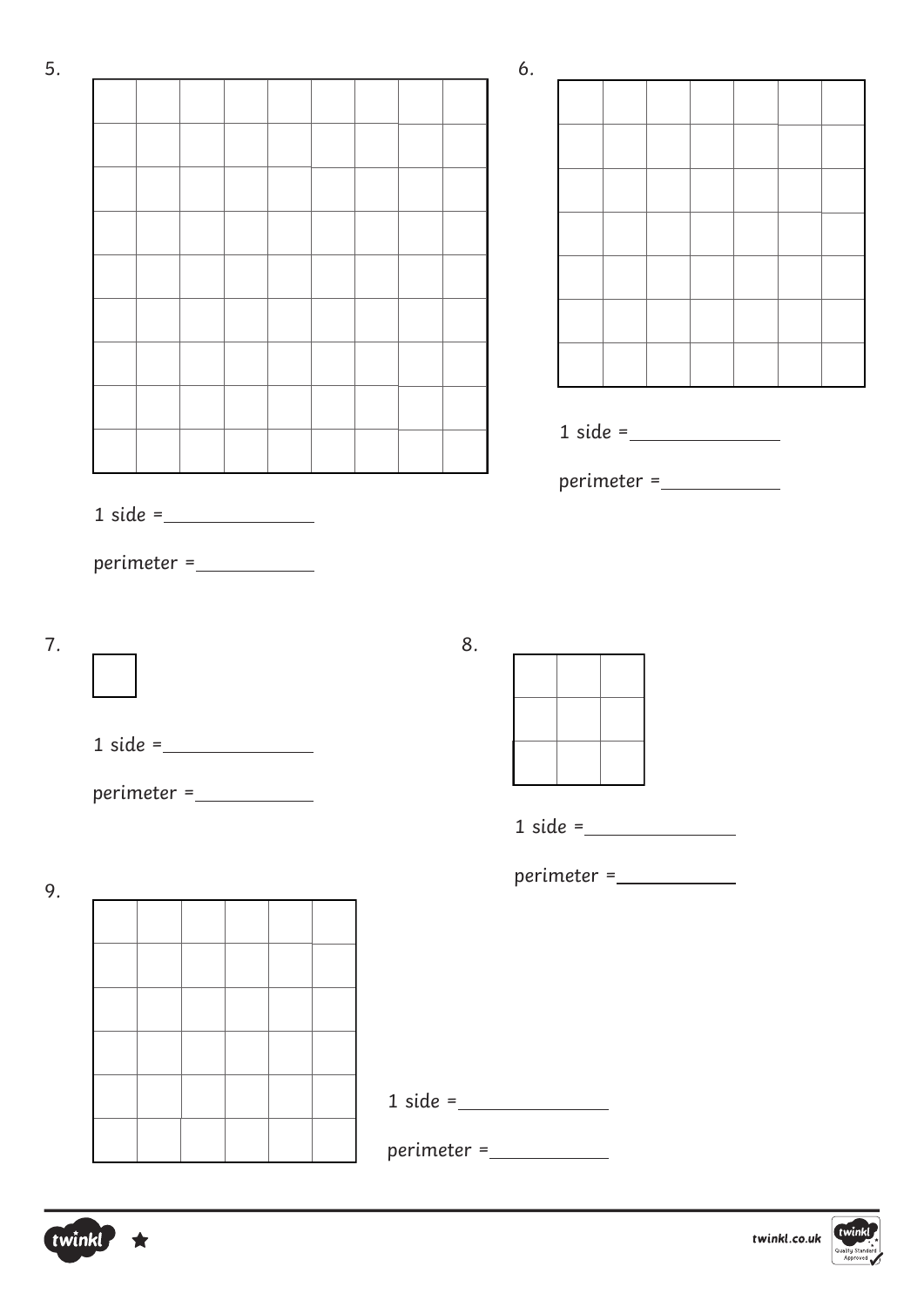## **The Perimeter of Rectangles**

Count the length of two sides of each rectangle, add together and multiply by 2 to find the perimeter.

| $\begin{minipage}{.4\linewidth} \begin{tabular}{l} \bf perimeter = \textcolor{red}{\textbf{---}} \end{tabular} \end{minipage}$ |    |               |                |  |
|--------------------------------------------------------------------------------------------------------------------------------|----|---------------|----------------|--|
|                                                                                                                                |    |               |                |  |
|                                                                                                                                |    |               |                |  |
|                                                                                                                                | 4. |               |                |  |
|                                                                                                                                |    |               |                |  |
|                                                                                                                                |    |               |                |  |
|                                                                                                                                |    |               |                |  |
|                                                                                                                                |    |               |                |  |
|                                                                                                                                |    |               |                |  |
|                                                                                                                                |    |               |                |  |
|                                                                                                                                |    | $perimeter =$ |                |  |
|                                                                                                                                |    | 6.            | $\overline{1}$ |  |
|                                                                                                                                |    |               |                |  |
|                                                                                                                                |    |               |                |  |
|                                                                                                                                |    |               |                |  |
|                                                                                                                                |    |               |                |  |
|                                                                                                                                |    |               |                |  |
|                                                                                                                                |    |               |                |  |
|                                                                                                                                |    |               |                |  |



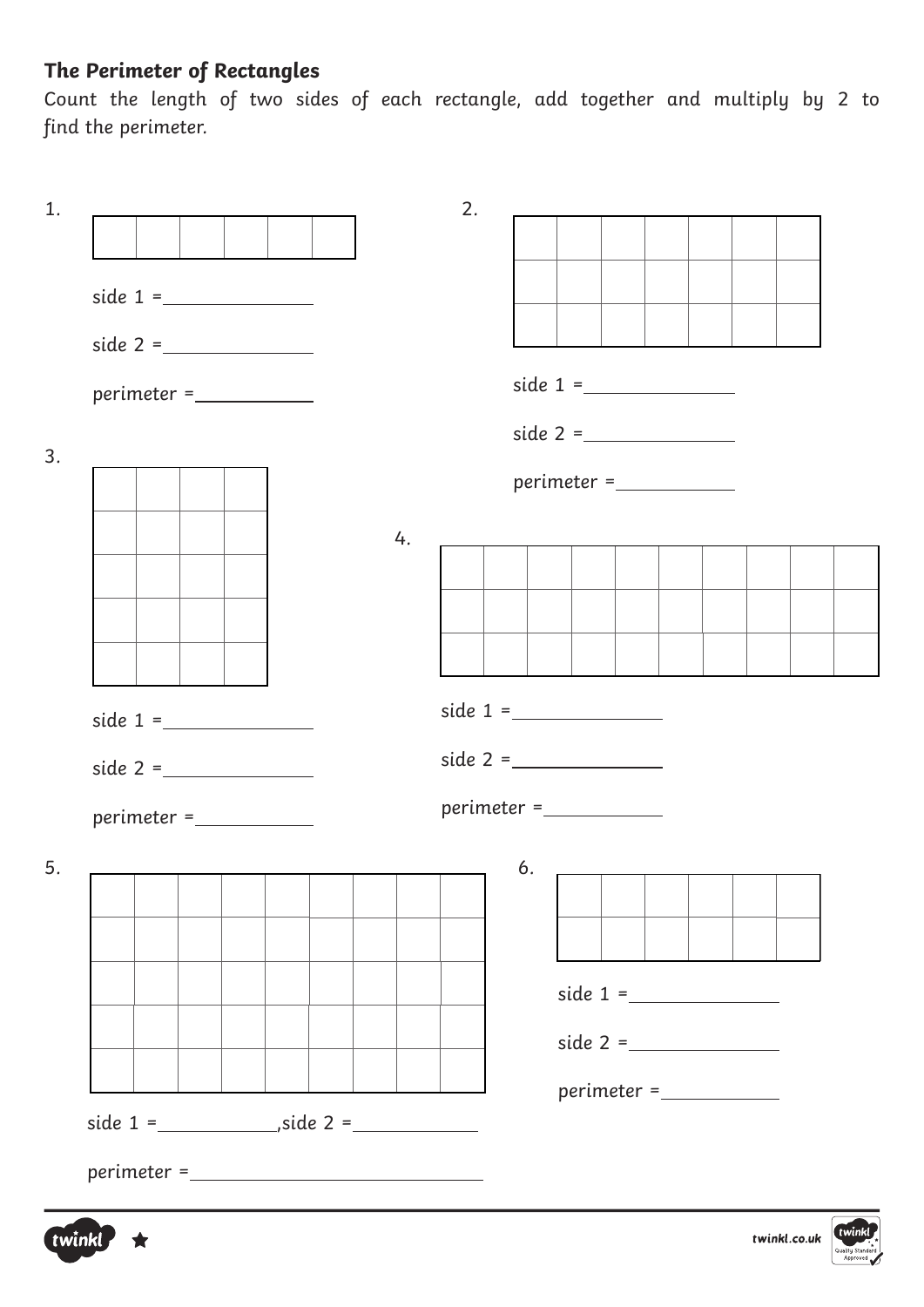

twink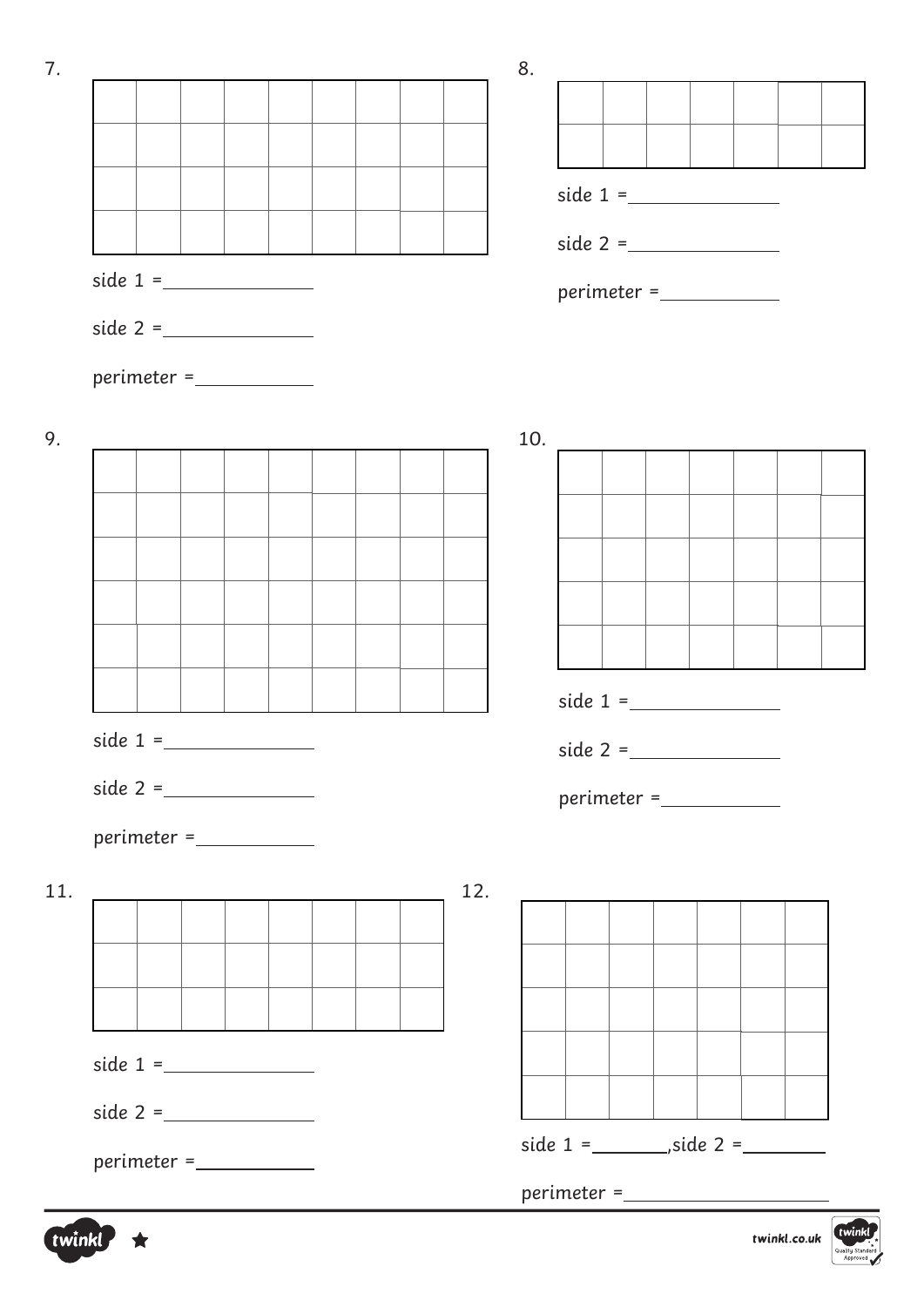## Measure and Calculate the Perimeter of a Rectilinear Figure **Answers**

#### **The Perimeter of Squares**

- **1. 1 side = 5cm perimeter = 20cm 2. 1 side = 8cm perimeter = 32cm**
- **3. 1 side = 4cm perimeter = 16cm 4. 1 side = 2cm perimeter = 8cm**
- **5. 1 side = 9cm perimeter = 36cm 6. 1 side = 7cm perimeter = 28cm**
- **7. 1 side = 1cm perimeter = 4cm 8. 1 side = 3cm perimeter = 12cm**
- **9. 1 side = 6cm perimeter = 24cm**

### **The Perimeter of Rectangles**

| 1. side $1 = 6$ cm   | 2. side $1 = 7$ cm | 3. side $1 = 4$ cm |
|----------------------|--------------------|--------------------|
| side $2 = 1$ cm      | side $2 = 3cm$     | side $2 = 5cm$     |
| perimeter = 14cm     | perimeter = 20cm   | perimeter = 18cm   |
| 4. side $1 = 10cm$   | 5. side $1 = 9$ cm | 6. side $1 = 2$ cm |
| side $2 = 3cm$       | side $2 = 5cm$     | side $2 = 6$ cm    |
| perimeter = 26cm     | perimeter = 28cm   | perimeter = 16cm   |
| $7.$ side $1 = 4$ cm | 8. side $1 = 7$ cm | 9. side $1 = 9cm$  |
| side $2 = 9cm$       | side $2 = 2$ cm    | side $2 = 6$ cm    |
| perimeter = 26cm     | perimeter = 18cm   | perimeter = 30cm   |
| 10. side $1 = 7$ cm  | 11. side $1 = 3cm$ | 12. side $1 = 5cm$ |
| side $2 = 5cm$       | side $2 = 8$ cm    | side $2 = 7$ cm    |
| perimeter = 24cm     | perimeter = 22cm   | perimeter = 24cm   |



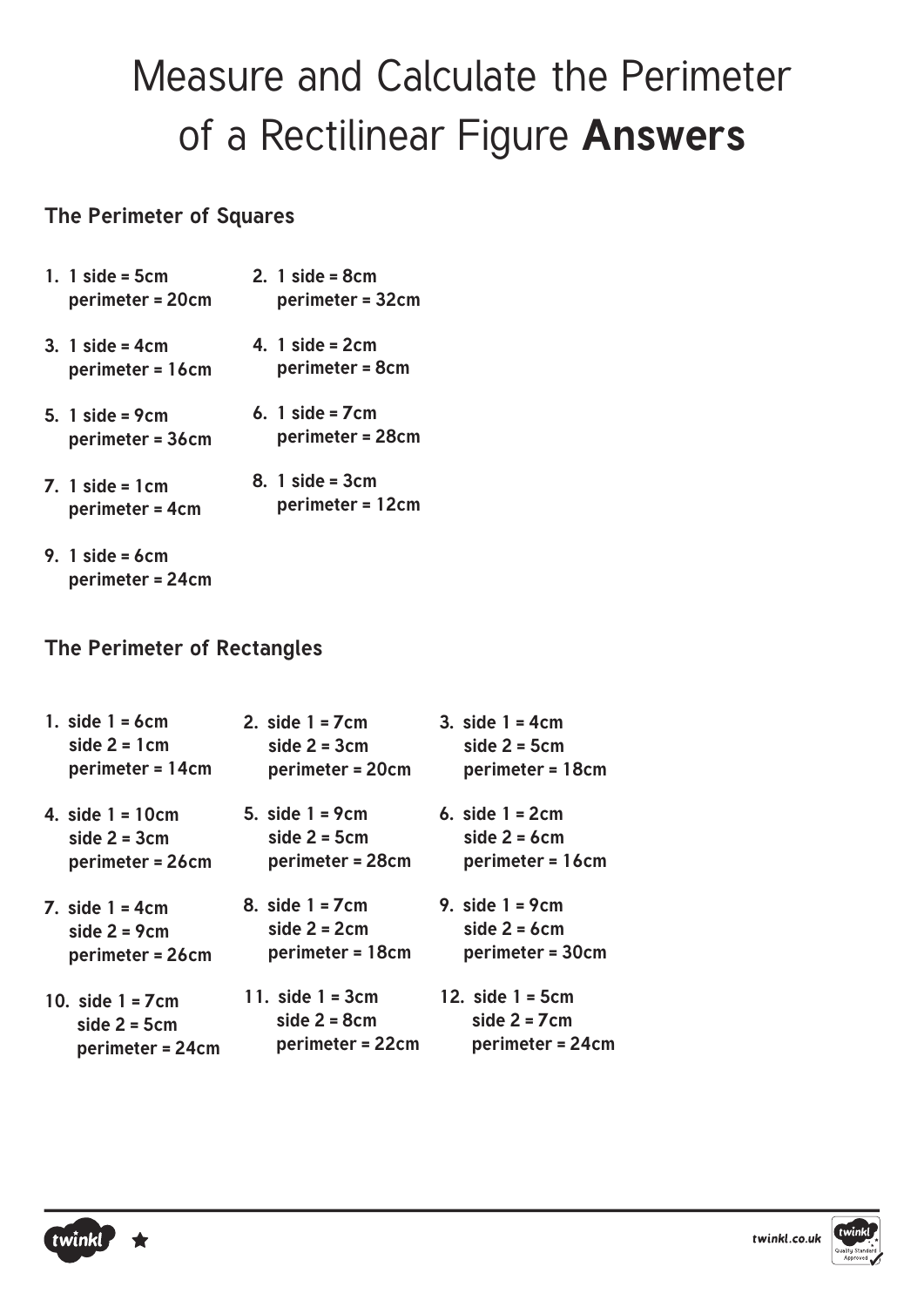# **Measure and Calculate the Perimeter of a Rectilinear Figure**

Aim: I can measure and calculate the perimeter of a square and a rectangle.

## **The Perimeter of Squares**

Measure the length of one side of each square and multiply to find the perimeter.

| 1. |                                                                                                                                                                                                                                                                                                                                                                                                                                                                                                                                                                                                                         | 2.                 |
|----|-------------------------------------------------------------------------------------------------------------------------------------------------------------------------------------------------------------------------------------------------------------------------------------------------------------------------------------------------------------------------------------------------------------------------------------------------------------------------------------------------------------------------------------------------------------------------------------------------------------------------|--------------------|
|    |                                                                                                                                                                                                                                                                                                                                                                                                                                                                                                                                                                                                                         |                    |
|    |                                                                                                                                                                                                                                                                                                                                                                                                                                                                                                                                                                                                                         |                    |
|    |                                                                                                                                                                                                                                                                                                                                                                                                                                                                                                                                                                                                                         | $perimeter = \_$   |
|    |                                                                                                                                                                                                                                                                                                                                                                                                                                                                                                                                                                                                                         |                    |
|    |                                                                                                                                                                                                                                                                                                                                                                                                                                                                                                                                                                                                                         |                    |
|    |                                                                                                                                                                                                                                                                                                                                                                                                                                                                                                                                                                                                                         |                    |
|    |                                                                                                                                                                                                                                                                                                                                                                                                                                                                                                                                                                                                                         |                    |
|    |                                                                                                                                                                                                                                                                                                                                                                                                                                                                                                                                                                                                                         |                    |
|    | $1 \, side = \_$<br>4.                                                                                                                                                                                                                                                                                                                                                                                                                                                                                                                                                                                                  |                    |
|    | $perimeter = \_$                                                                                                                                                                                                                                                                                                                                                                                                                                                                                                                                                                                                        |                    |
| 3. |                                                                                                                                                                                                                                                                                                                                                                                                                                                                                                                                                                                                                         |                    |
|    |                                                                                                                                                                                                                                                                                                                                                                                                                                                                                                                                                                                                                         |                    |
|    |                                                                                                                                                                                                                                                                                                                                                                                                                                                                                                                                                                                                                         |                    |
|    | $1 \text{ side} =$                                                                                                                                                                                                                                                                                                                                                                                                                                                                                                                                                                                                      |                    |
|    | $\begin{minipage}{.4\linewidth} \begin{tabular}{l} \bf perimeter = \textcolor{red}{\footnotesize \textcolor{blue}{\textbf{--}}}\qquad \textcolor{blue}{\footnotesize \textcolor{blue}{\textbf{--}}}\qquad \textcolor{blue}{\footnotesize \textcolor{blue}{\textbf{--}}}\qquad \textcolor{blue}{\footnotesize \textcolor{blue}{\textbf{--}}}\qquad \textcolor{blue}{\footnotesize \textcolor{blue}{\textbf{--}}}\qquad \textcolor{blue}{\footnotesize \textcolor{blue}{\textbf{--}}}\qquad \textcolor{blue}{\footnotesize \textcolor{blue}{\textbf{--}}}\qquad \textcolor{blue}{\footnotesize \textcolor{blue}{\textbf{$ | $1 \text{ side} =$ |
|    |                                                                                                                                                                                                                                                                                                                                                                                                                                                                                                                                                                                                                         | $perimeter = \_$   |
|    |                                                                                                                                                                                                                                                                                                                                                                                                                                                                                                                                                                                                                         |                    |



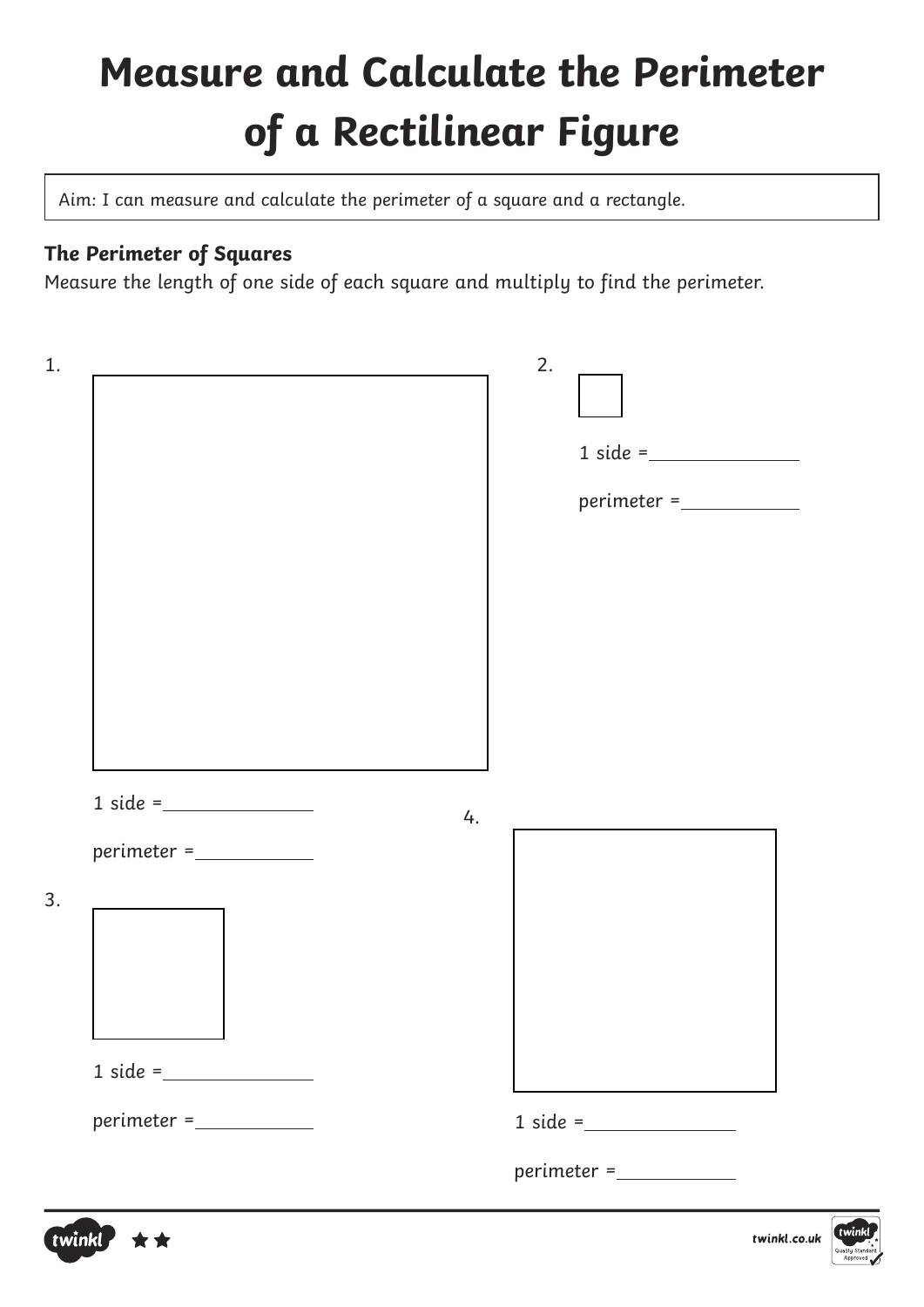



 $1 \text{ side} = \_$ 

perimeter =

 $1 \text{ side} =$ 

perimeter =





 $1 \text{ side} =$ 

perimeter =



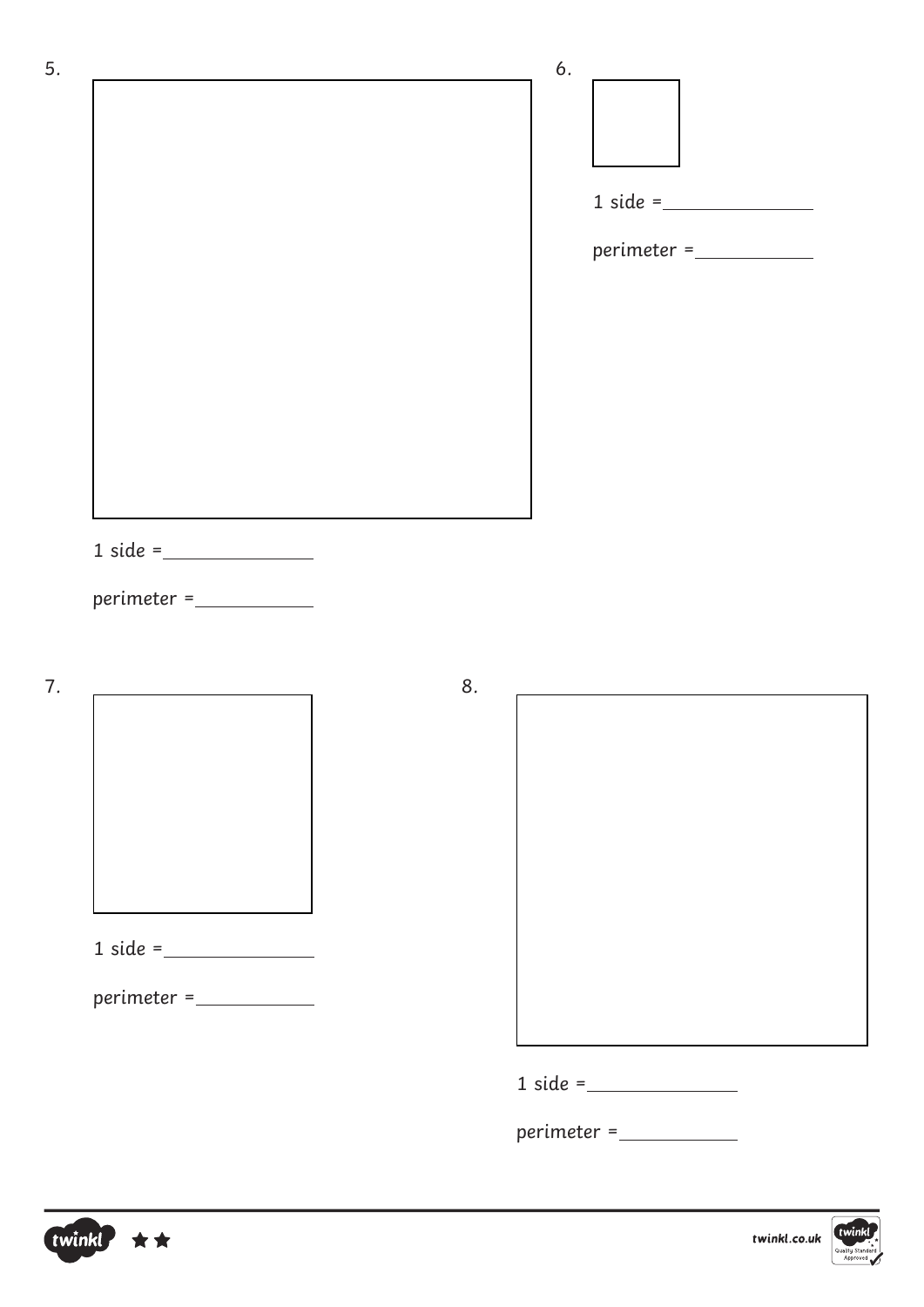$9.$  10. 11. 12.  $1 \text{ side} =$ perimeter =  $1 \text{ side} =$ perimeter =  $1 \text{ side} =$ perimeter =  $1 \text{ side} =$ perimeter =

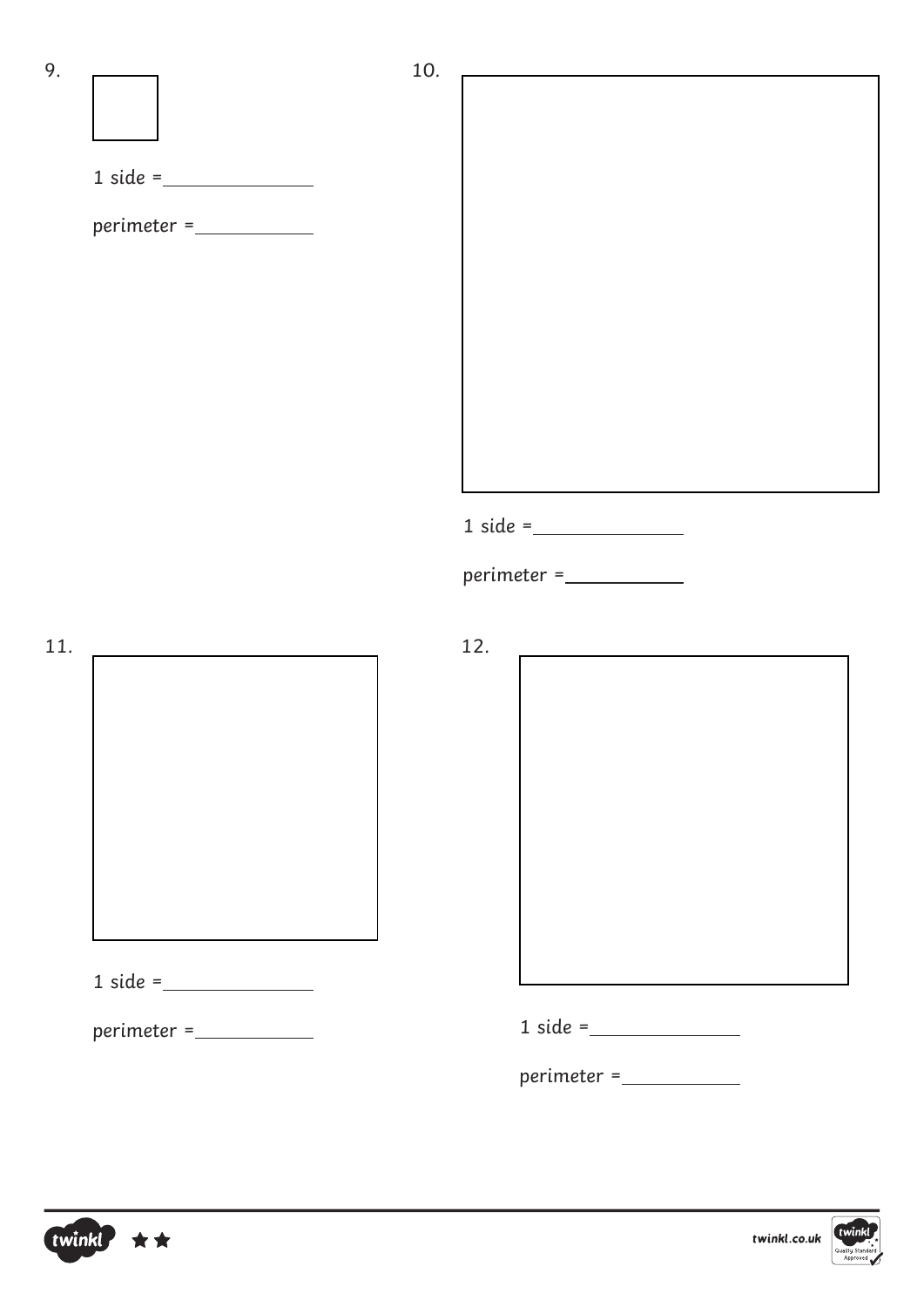



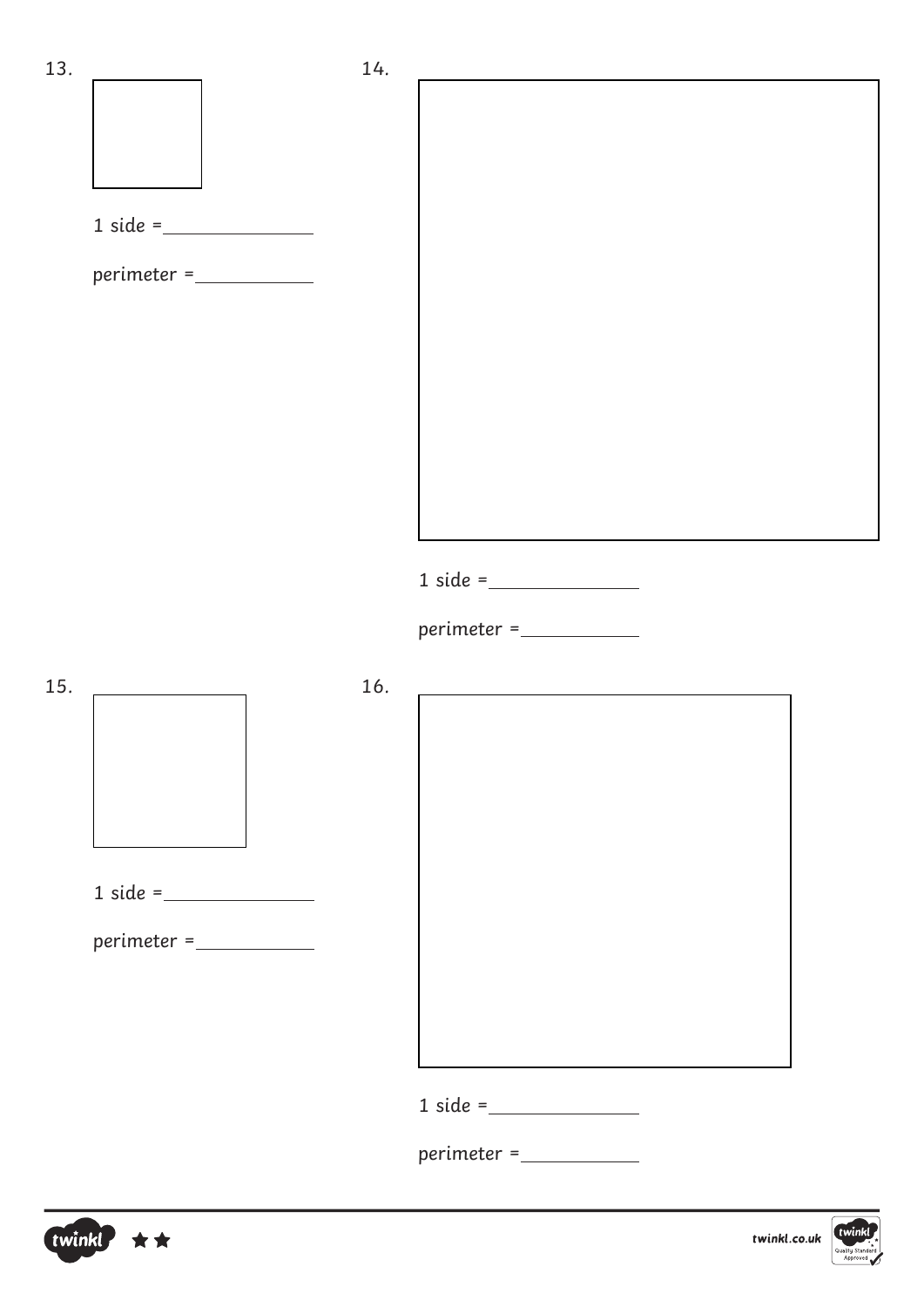## **The Perimeter of Rectangles**

Measure the length of two sides of each rectangle, add together and multiply to find the perimeter.

|                                                                                                                                | 2.                                                                                                                                                                                                                                                                                                                                                                                                                                                              |
|--------------------------------------------------------------------------------------------------------------------------------|-----------------------------------------------------------------------------------------------------------------------------------------------------------------------------------------------------------------------------------------------------------------------------------------------------------------------------------------------------------------------------------------------------------------------------------------------------------------|
|                                                                                                                                | $perimeter = \_$                                                                                                                                                                                                                                                                                                                                                                                                                                                |
|                                                                                                                                |                                                                                                                                                                                                                                                                                                                                                                                                                                                                 |
| $\begin{minipage}{.4\linewidth} \begin{tabular}{l} \bf perimeter = \textcolor{red}{\textbf{---}} \end{tabular} \end{minipage}$ | 4.                                                                                                                                                                                                                                                                                                                                                                                                                                                              |
|                                                                                                                                |                                                                                                                                                                                                                                                                                                                                                                                                                                                                 |
|                                                                                                                                | $\begin{minipage}{.4\linewidth} \begin{tabular}{@{}l@{}} \textit{perimeter} = \textcolor{red}{\textbf{1} & \textbf{1} & \textbf{1} & \textbf{1} \\ \textit{perimeter} = \textcolor{red}{\textbf{1} & \textbf{1} & \textbf{1} & \textbf{1} \\ \textit{1} & \textit{1} & \textit{1} & \textit{1} & \textbf{1} \\ \textit{2} & \textit{2} & \textit{2} & \textit{2} & \textit{1} & \textbf{1} \\ \textit{3} & \textit{4} & \textit{5} & \textit{1} & \textit{2} &$ |



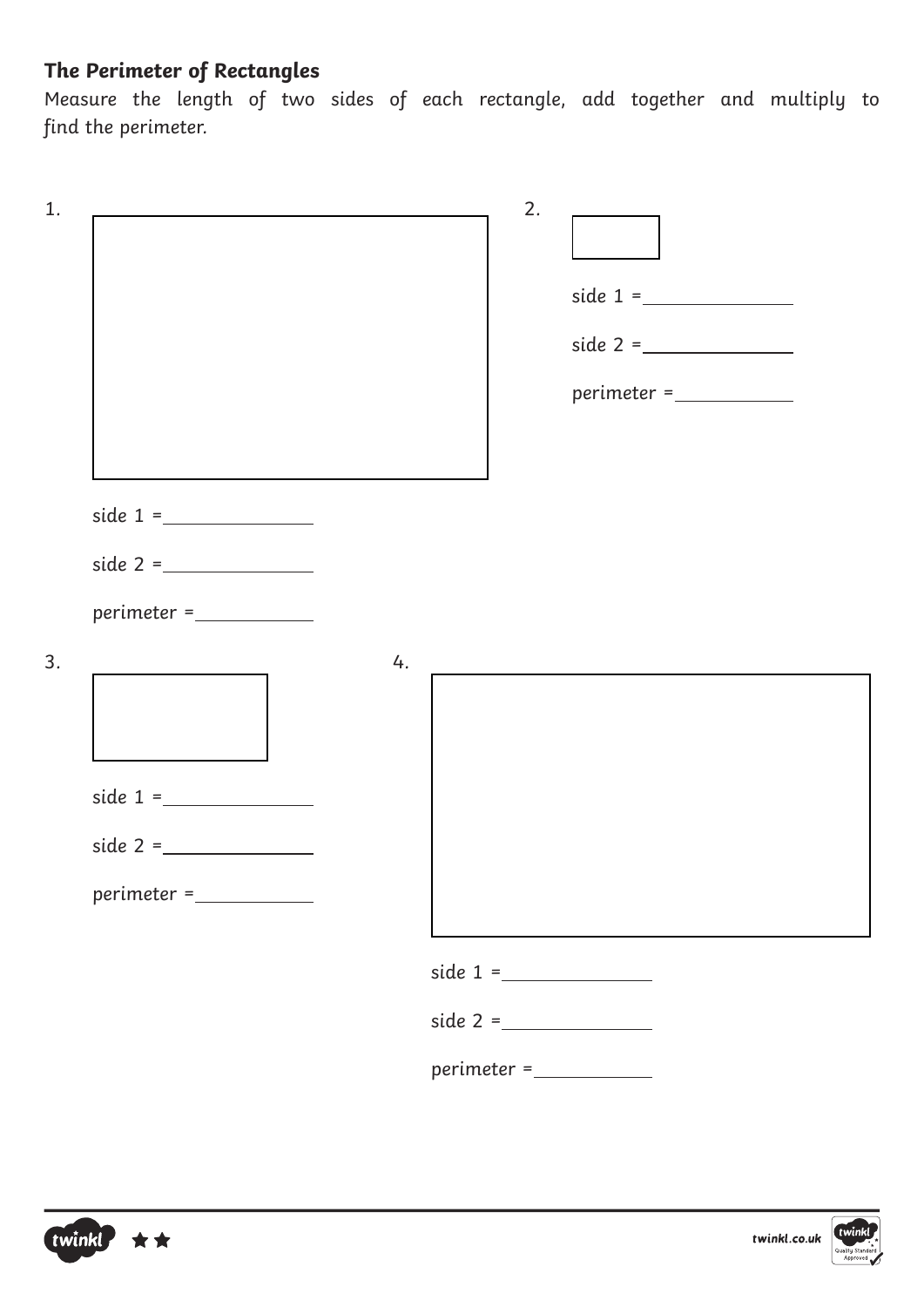| 5. |                                                                                                                                                                                                                                                                                                                                                                                                                                                                  | 6.                                                                                                                                                                                                                                                                                                                                                                                                                                                                                                                                     |
|----|------------------------------------------------------------------------------------------------------------------------------------------------------------------------------------------------------------------------------------------------------------------------------------------------------------------------------------------------------------------------------------------------------------------------------------------------------------------|----------------------------------------------------------------------------------------------------------------------------------------------------------------------------------------------------------------------------------------------------------------------------------------------------------------------------------------------------------------------------------------------------------------------------------------------------------------------------------------------------------------------------------------|
|    |                                                                                                                                                                                                                                                                                                                                                                                                                                                                  |                                                                                                                                                                                                                                                                                                                                                                                                                                                                                                                                        |
|    |                                                                                                                                                                                                                                                                                                                                                                                                                                                                  |                                                                                                                                                                                                                                                                                                                                                                                                                                                                                                                                        |
|    |                                                                                                                                                                                                                                                                                                                                                                                                                                                                  |                                                                                                                                                                                                                                                                                                                                                                                                                                                                                                                                        |
|    |                                                                                                                                                                                                                                                                                                                                                                                                                                                                  |                                                                                                                                                                                                                                                                                                                                                                                                                                                                                                                                        |
|    |                                                                                                                                                                                                                                                                                                                                                                                                                                                                  |                                                                                                                                                                                                                                                                                                                                                                                                                                                                                                                                        |
|    |                                                                                                                                                                                                                                                                                                                                                                                                                                                                  | $\begin{minipage}{.4\linewidth} \begin{tabular}{@{}c@{}} \textit{perimeter} = \textcolor{red}{\textbf{1}} & \textcolor{red}{\textbf{1}} & \textcolor{red}{\textbf{1}} \\ \textcolor{red}{\textbf{1}} & \textcolor{red}{\textbf{1}} & \textcolor{red}{\textbf{1}} & \textcolor{red}{\textbf{1}} \\ \textcolor{red}{\textbf{1}} & \textcolor{red}{\textbf{1}} & \textcolor{red}{\textbf{1}} & \textcolor{red}{\textbf{1}} \\ \textcolor{red}{\textbf{1}} & \textcolor{red}{\textbf{1}} & \textcolor{red}{\textbf{1}} & \textcolor{red}{$ |
|    |                                                                                                                                                                                                                                                                                                                                                                                                                                                                  |                                                                                                                                                                                                                                                                                                                                                                                                                                                                                                                                        |
|    |                                                                                                                                                                                                                                                                                                                                                                                                                                                                  |                                                                                                                                                                                                                                                                                                                                                                                                                                                                                                                                        |
|    |                                                                                                                                                                                                                                                                                                                                                                                                                                                                  |                                                                                                                                                                                                                                                                                                                                                                                                                                                                                                                                        |
|    | $perimeter = \_$                                                                                                                                                                                                                                                                                                                                                                                                                                                 |                                                                                                                                                                                                                                                                                                                                                                                                                                                                                                                                        |
| 7. |                                                                                                                                                                                                                                                                                                                                                                                                                                                                  | 8.                                                                                                                                                                                                                                                                                                                                                                                                                                                                                                                                     |
|    |                                                                                                                                                                                                                                                                                                                                                                                                                                                                  |                                                                                                                                                                                                                                                                                                                                                                                                                                                                                                                                        |
|    |                                                                                                                                                                                                                                                                                                                                                                                                                                                                  |                                                                                                                                                                                                                                                                                                                                                                                                                                                                                                                                        |
|    |                                                                                                                                                                                                                                                                                                                                                                                                                                                                  |                                                                                                                                                                                                                                                                                                                                                                                                                                                                                                                                        |
|    |                                                                                                                                                                                                                                                                                                                                                                                                                                                                  |                                                                                                                                                                                                                                                                                                                                                                                                                                                                                                                                        |
|    |                                                                                                                                                                                                                                                                                                                                                                                                                                                                  |                                                                                                                                                                                                                                                                                                                                                                                                                                                                                                                                        |
|    | $\begin{minipage}{.4\linewidth} \begin{tabular}{@{}l@{}} \textit{perimeter} = \textcolor{red}{\textbf{1} & \textbf{1} & \textbf{1} & \textbf{1} \\ \textit{perimeter} = \textcolor{red}{\textbf{1} & \textbf{1} & \textbf{1} & \textbf{1} \\ \textit{1} & \textit{1} & \textit{1} & \textit{1} & \textbf{1} \\ \textit{2} & \textit{2} & \textit{2} & \textit{2} & \textit{2} \\ \textit{3} & \textit{4} & \textit{5} & \textit{6} & \textit{1} & \textit{2} \\$ |                                                                                                                                                                                                                                                                                                                                                                                                                                                                                                                                        |
| 9. |                                                                                                                                                                                                                                                                                                                                                                                                                                                                  |                                                                                                                                                                                                                                                                                                                                                                                                                                                                                                                                        |
|    |                                                                                                                                                                                                                                                                                                                                                                                                                                                                  | $perimeter =$                                                                                                                                                                                                                                                                                                                                                                                                                                                                                                                          |
|    |                                                                                                                                                                                                                                                                                                                                                                                                                                                                  | 10.                                                                                                                                                                                                                                                                                                                                                                                                                                                                                                                                    |
|    |                                                                                                                                                                                                                                                                                                                                                                                                                                                                  |                                                                                                                                                                                                                                                                                                                                                                                                                                                                                                                                        |
|    |                                                                                                                                                                                                                                                                                                                                                                                                                                                                  |                                                                                                                                                                                                                                                                                                                                                                                                                                                                                                                                        |
|    |                                                                                                                                                                                                                                                                                                                                                                                                                                                                  |                                                                                                                                                                                                                                                                                                                                                                                                                                                                                                                                        |
|    |                                                                                                                                                                                                                                                                                                                                                                                                                                                                  |                                                                                                                                                                                                                                                                                                                                                                                                                                                                                                                                        |
|    |                                                                                                                                                                                                                                                                                                                                                                                                                                                                  | $perimeter = \_$                                                                                                                                                                                                                                                                                                                                                                                                                                                                                                                       |

twinkl \*\*

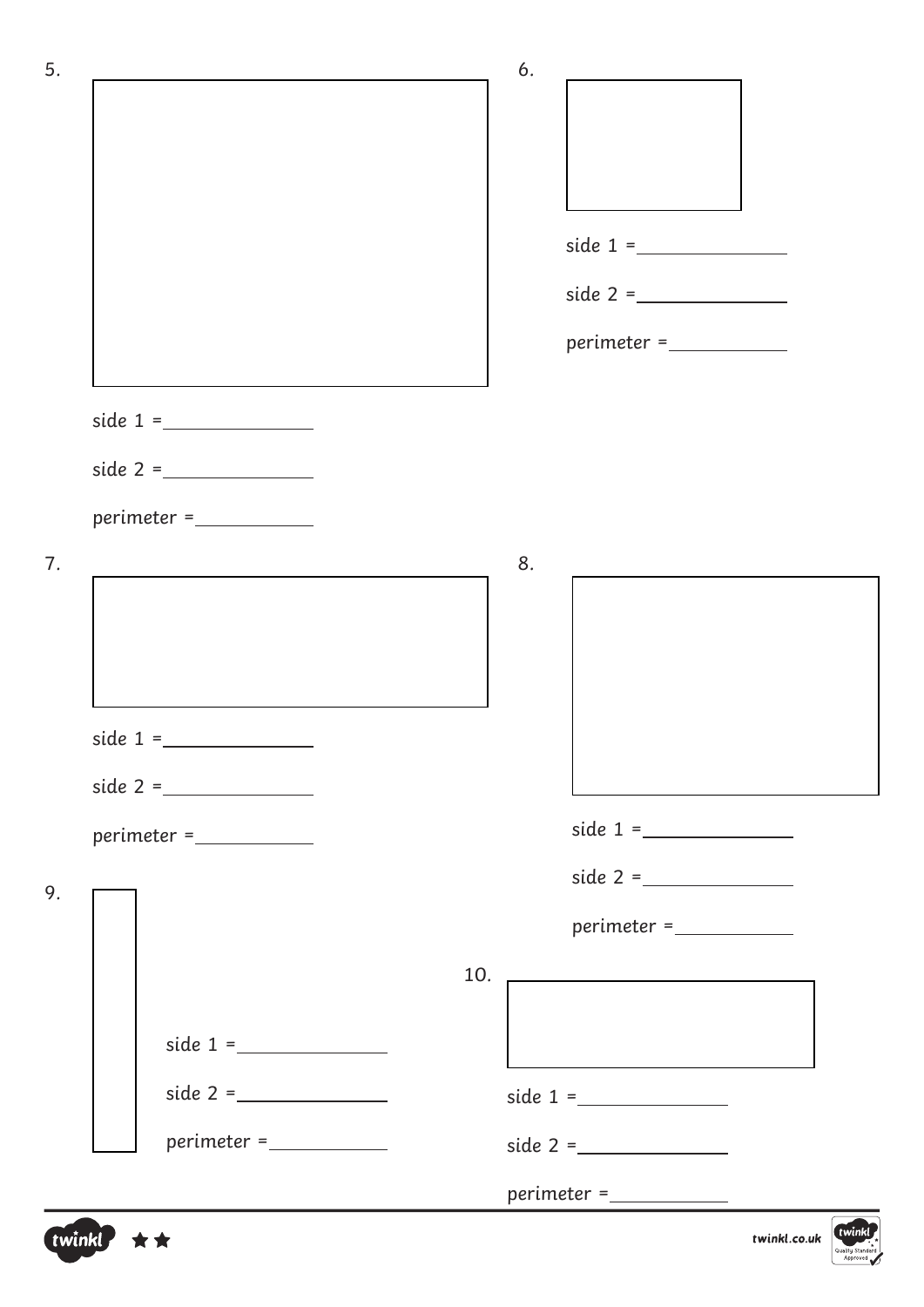| 11. |                  |     | 12. |                                                                                                                                                                                                                                                                                                                                                                                                                                                                              |        |
|-----|------------------|-----|-----|------------------------------------------------------------------------------------------------------------------------------------------------------------------------------------------------------------------------------------------------------------------------------------------------------------------------------------------------------------------------------------------------------------------------------------------------------------------------------|--------|
|     |                  |     |     |                                                                                                                                                                                                                                                                                                                                                                                                                                                                              |        |
|     |                  |     |     |                                                                                                                                                                                                                                                                                                                                                                                                                                                                              |        |
|     |                  |     |     |                                                                                                                                                                                                                                                                                                                                                                                                                                                                              |        |
|     | $perimeter = \_$ |     |     |                                                                                                                                                                                                                                                                                                                                                                                                                                                                              |        |
|     |                  |     |     |                                                                                                                                                                                                                                                                                                                                                                                                                                                                              |        |
| 13. |                  |     |     |                                                                                                                                                                                                                                                                                                                                                                                                                                                                              |        |
|     |                  |     |     |                                                                                                                                                                                                                                                                                                                                                                                                                                                                              |        |
|     |                  |     |     |                                                                                                                                                                                                                                                                                                                                                                                                                                                                              |        |
|     |                  | 14. |     |                                                                                                                                                                                                                                                                                                                                                                                                                                                                              |        |
|     |                  |     |     |                                                                                                                                                                                                                                                                                                                                                                                                                                                                              |        |
|     |                  |     |     |                                                                                                                                                                                                                                                                                                                                                                                                                                                                              |        |
|     | $perimeter = \_$ |     |     |                                                                                                                                                                                                                                                                                                                                                                                                                                                                              |        |
|     |                  |     |     |                                                                                                                                                                                                                                                                                                                                                                                                                                                                              |        |
| 15. |                  |     |     |                                                                                                                                                                                                                                                                                                                                                                                                                                                                              |        |
|     |                  | 16. |     |                                                                                                                                                                                                                                                                                                                                                                                                                                                                              |        |
|     |                  |     |     |                                                                                                                                                                                                                                                                                                                                                                                                                                                                              |        |
|     |                  |     |     |                                                                                                                                                                                                                                                                                                                                                                                                                                                                              |        |
|     |                  |     |     |                                                                                                                                                                                                                                                                                                                                                                                                                                                                              |        |
|     |                  |     |     |                                                                                                                                                                                                                                                                                                                                                                                                                                                                              |        |
|     |                  |     |     |                                                                                                                                                                                                                                                                                                                                                                                                                                                                              |        |
|     |                  |     |     |                                                                                                                                                                                                                                                                                                                                                                                                                                                                              |        |
|     |                  |     |     | $\begin{minipage}{.4\linewidth} perimeter = \textcolor{red}{\textbf{long}~\textbf{long}~\textbf{long}~\textbf{long}~\textbf{long}~\textbf{long}~\textbf{long}~\textbf{long}~\textbf{long}~\textbf{long}~\textbf{long}~\textbf{long}~\textbf{long}~\textbf{long}~\textbf{long}~\textbf{long}~\textbf{long}~\textbf{long}~\textbf{long}~\textbf{long}~\textbf{long}~\textbf{long}~\textbf{long}~\textbf{long}~\textbf{long}~\textbf{long}~\textbf{long}~\textbf{long}~\textbf$ |        |
|     | twinkl ★★        |     |     | twinkl.co.uk                                                                                                                                                                                                                                                                                                                                                                                                                                                                 | twinkl |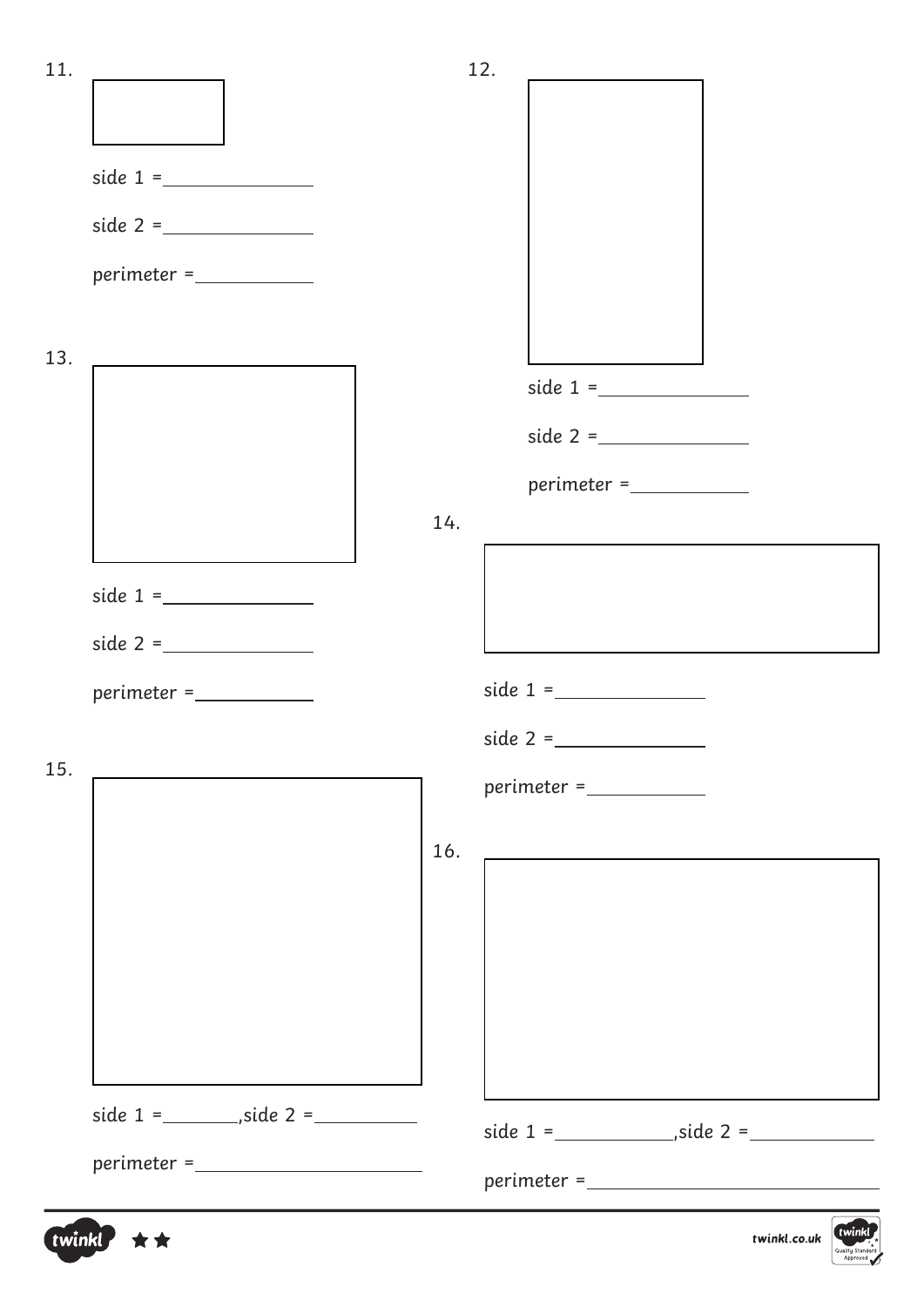| 17. |               | 18. |                  |
|-----|---------------|-----|------------------|
|     |               |     |                  |
|     |               |     |                  |
|     |               |     |                  |
|     |               |     | $perimeter = \_$ |
|     | $perimeter =$ |     |                  |
| 19. |               | 20. |                  |

|            | side $1 =$    |
|------------|---------------|
|            | side $2 =$    |
| side $1 =$ | $perimeter =$ |
| side $2 =$ |               |
|            |               |

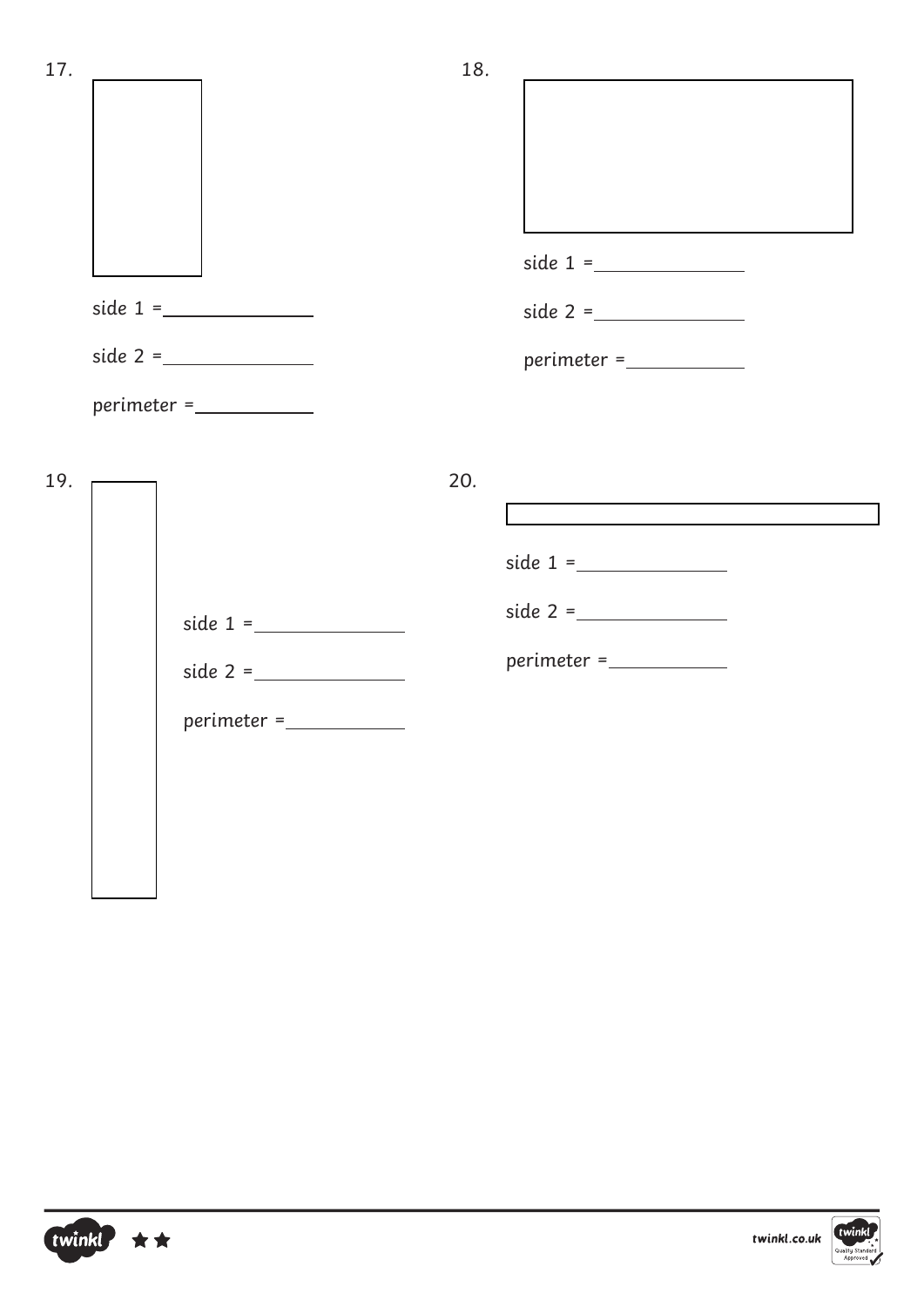## Measure and Calculate the Perimeter of a Rectilinear Figure **Answers**

### **The Perimeter of Squares**

| 1. side $1 = 9cm$     | 2. side $1 = 1$ cm    | 3. side $1 = 3cm$     | 4. side $1 = 6$ cm    |
|-----------------------|-----------------------|-----------------------|-----------------------|
| perimeter = 36cm      | perimeter = 4cm       | perimeter = 12cm      | perimeter = 24cm      |
| 5. $side 1 = 10cm$    | 6. side $1 = 2$ cm    | $7.$ side $1 = 5cm$   | 8. side $1 = 8$ cm    |
| perimeter = 40cm      | perimeter = 8cm       | perimeter = 20cm      | perimeter = 32cm      |
| 9. side $1 = 1.5$ cm  | 10. side $1 = 9.5$ cm | 11. side $1 = 6.5$ cm | 12. side $1 = 7.5$ cm |
| perimeter = 6cm       | perimeter = 38cm      | perimeter = 26cm      | perimeter = 30cm      |
| 13. side $1 = 2.5$ cm | 14. side $1 = 10.5cm$ | 15. $side 1 = 3.5cm$  | 16. side $1 = 8.5$ cm |
| perimeter = 10cm      | perimeter = 42cm      | perimeter = 14cm      | perimeter = 34cm      |

## **The Perimeter of Rectangles**

| 1. side $1 = 6$ cm    | 2. side $1 = 2$ cm    | 3. side $1 = 4$ cm    | 4. side $1 = 10cm$    |
|-----------------------|-----------------------|-----------------------|-----------------------|
| side $2 = 9cm$        | side $2 = 1$ cm       | side $2 = 2$ cm       | side $2 = 6$ cm       |
| perimeter = 30cm      | perimeter = 6cm       | perimeter = 12cm      | perimeter = 32cm      |
| 5. side $1 = 9cm$     | 6. side $1 = 4$ cm    | 7. side $1 = 9cm$     | 8. side $1 = 7$ cm    |
| side $2 = 7$ cm       | side $2 = 3cm$        | side $2 = 3cm$        | side $2 = 5cm$        |
| perimeter = 32cm      | perimeter = 14cm      | perimeter = 24cm      | perimeter = 24cm      |
| 9. side $1 = 1$ cm    | 10. side $1 = 7$ cm   | 11. side $1 = 1.5$ cm | 12. $side 1 = 4cm$    |
| side $2 = 6$ cm       | side $2 = 2$ cm       | side $2 = 3cm$        | side $2 = 6.5cm$      |
| perimeter = 14cm      | perimeter = 18cm      | perimeter = 9cm       | perimeter = 21cm      |
| 13. side $1 = 4.5$ cm | 14. side $1 = 9$ cm   | 15. side $1 = 7.5$ cm | 16. $side 1 = 9cm$    |
| side $2 = 6$ cm       | side $2 = 2.5$ cm     | side $2 = 7$ cm       | side $2 = 5.5cm$      |
| perimeter = 21cm      | perimeter = 23cm      | perimeter = 29cm      | perimeter = 29cm      |
| 17. side $1 = 2.5$ cm | 18. side $1 = 7.5$ cm | 19. side $1 = 9.5$ cm | 20. side $1 = 0.5$ cm |
| side $2 = 4.5$ cm     | side $2 = 3.5$ cm     | side $2 = 1.5$ cm     | side $2 = 8.5$ cm     |
| perimeter = 14cm      | perimeter = 22cm      | perimeter = 22cm      | perimeter = 18cm      |



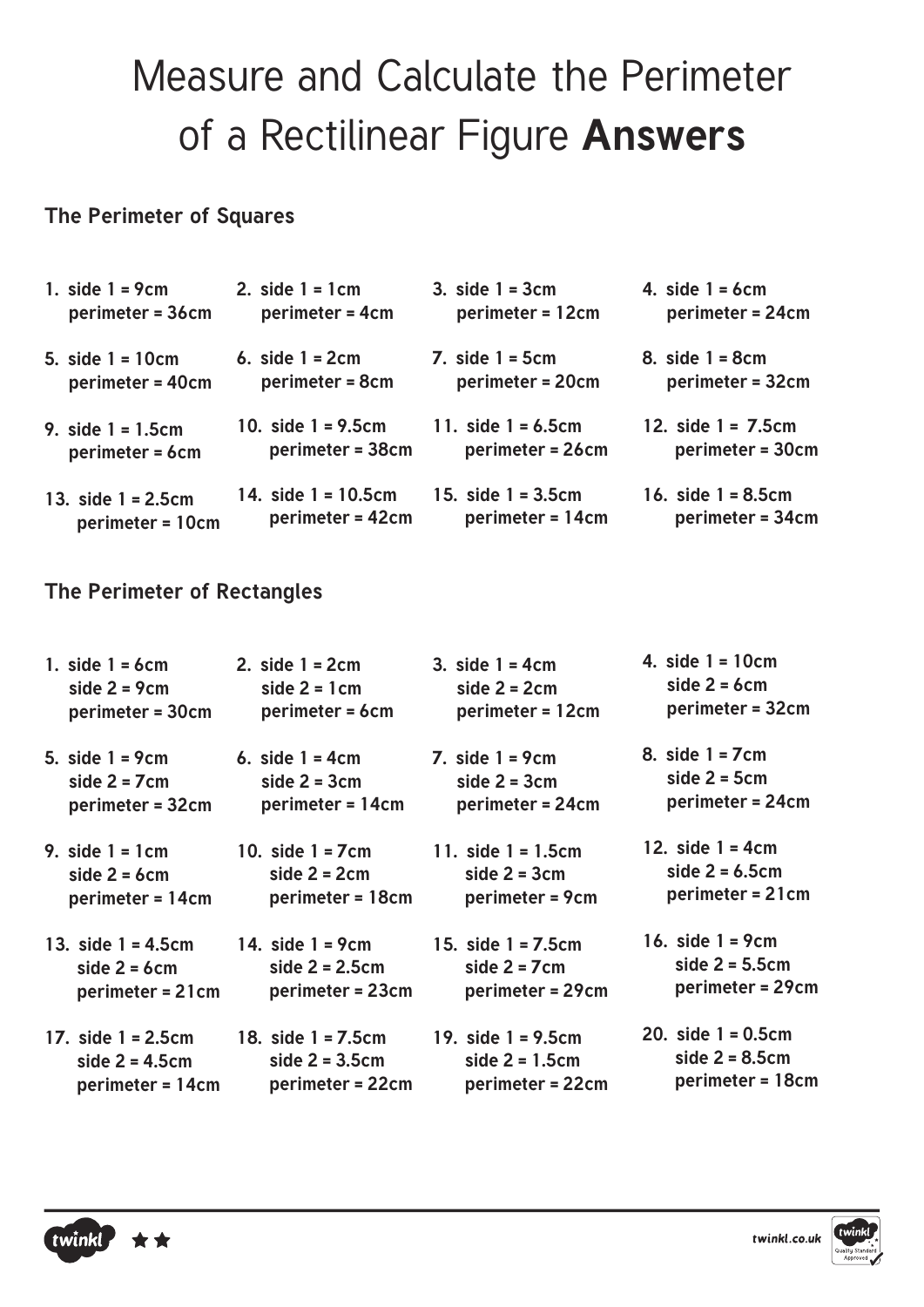# **Measure and Calculate the Perimeter of a Rectilinear Figure**

Aim: I can measure and calculate the perimeter of a square and a rectangle.

## **The Perimeter of Squares**

Measure the length of one side of each square and use to calculate the perimeter.





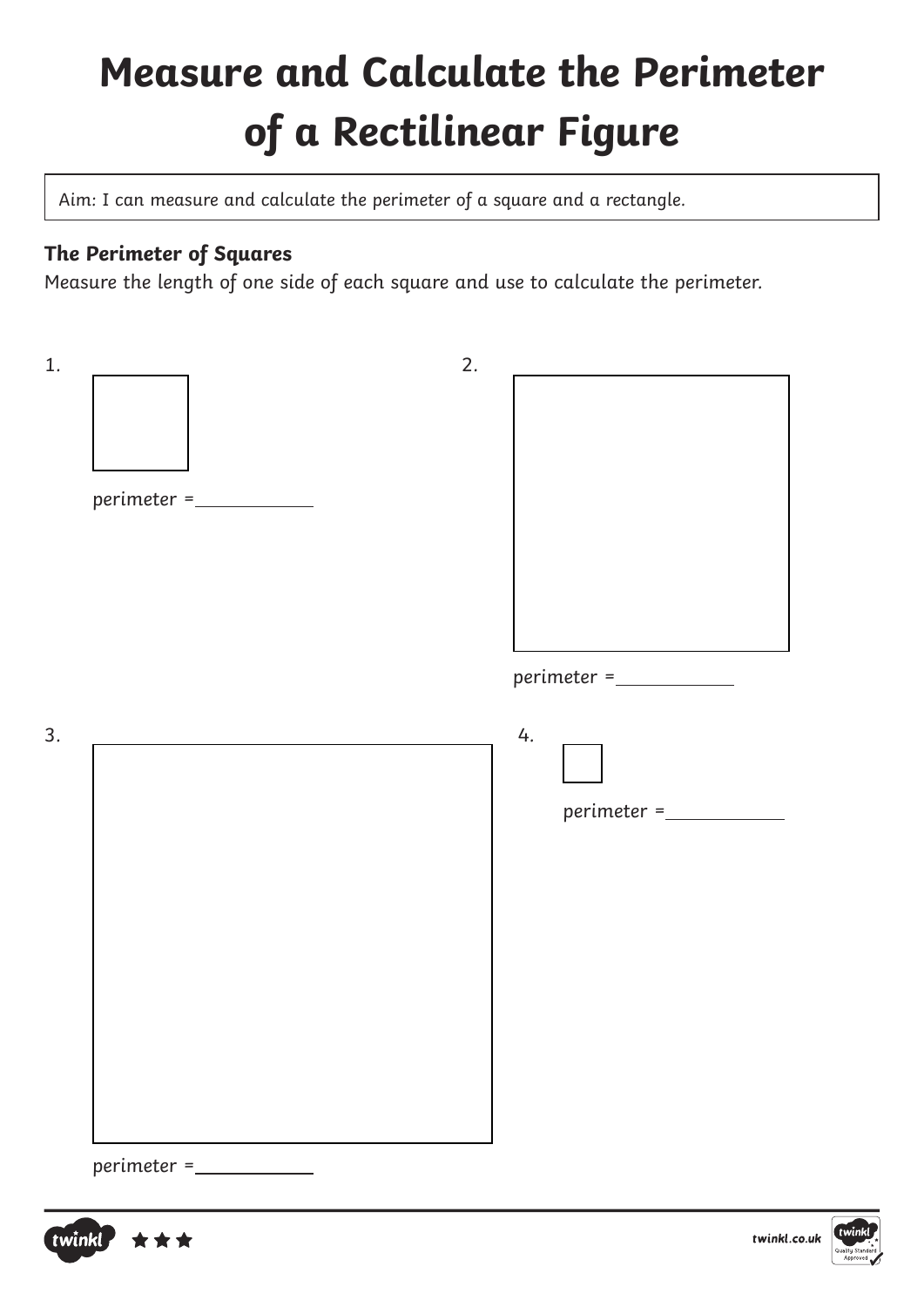

#### perimeter =



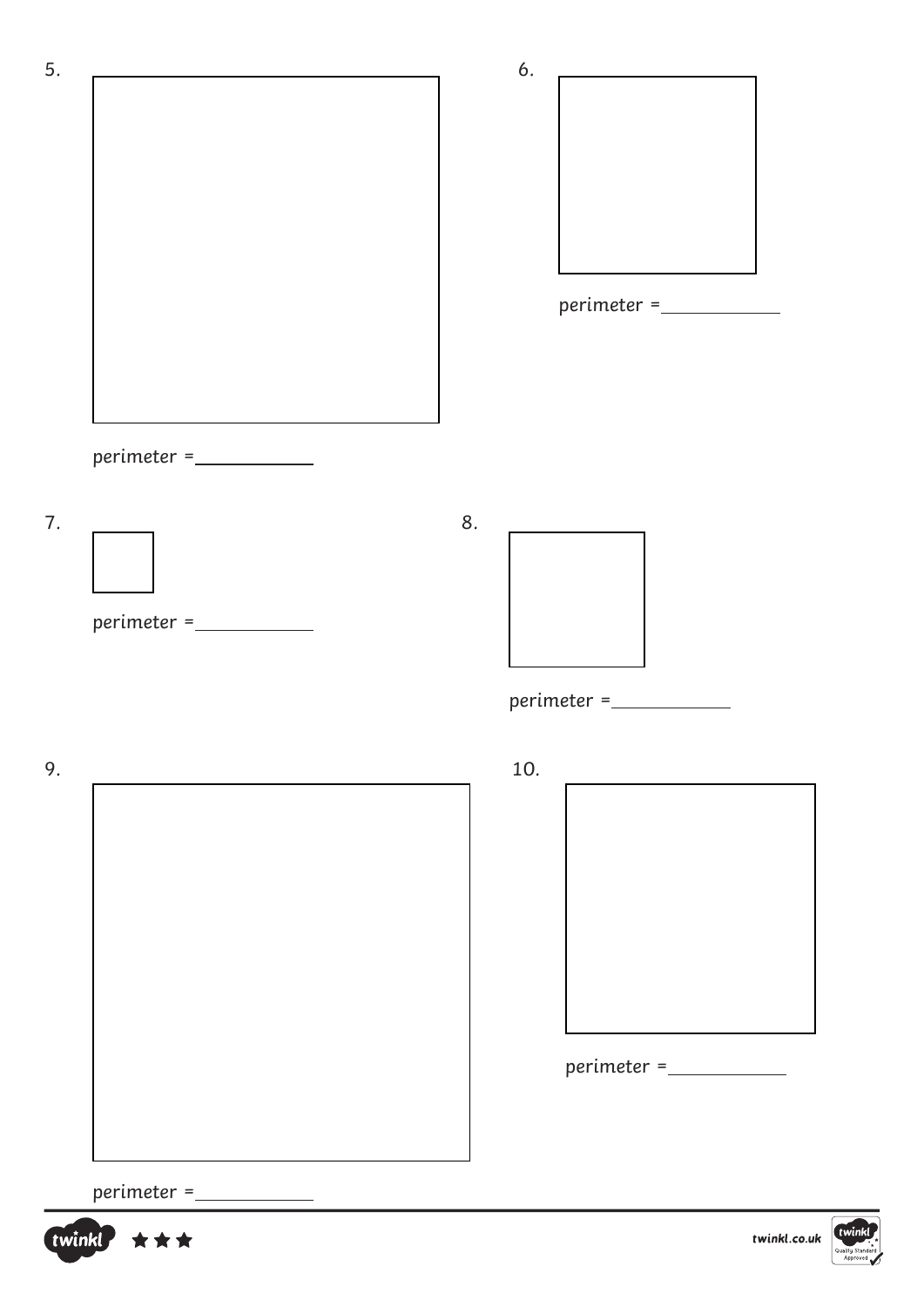Calculate the perimeter of the following squares (the squares are not to scale).



perimeter =



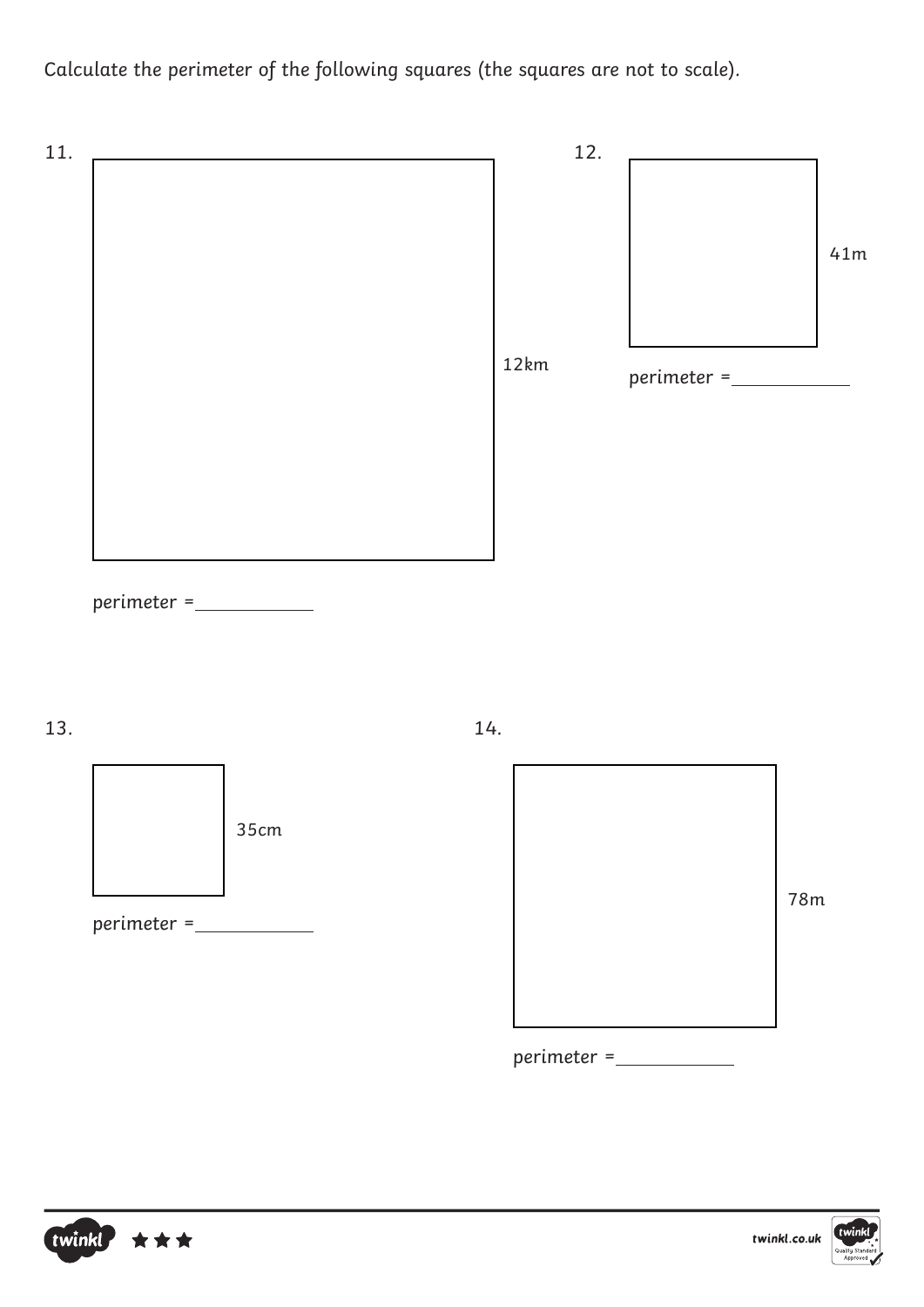

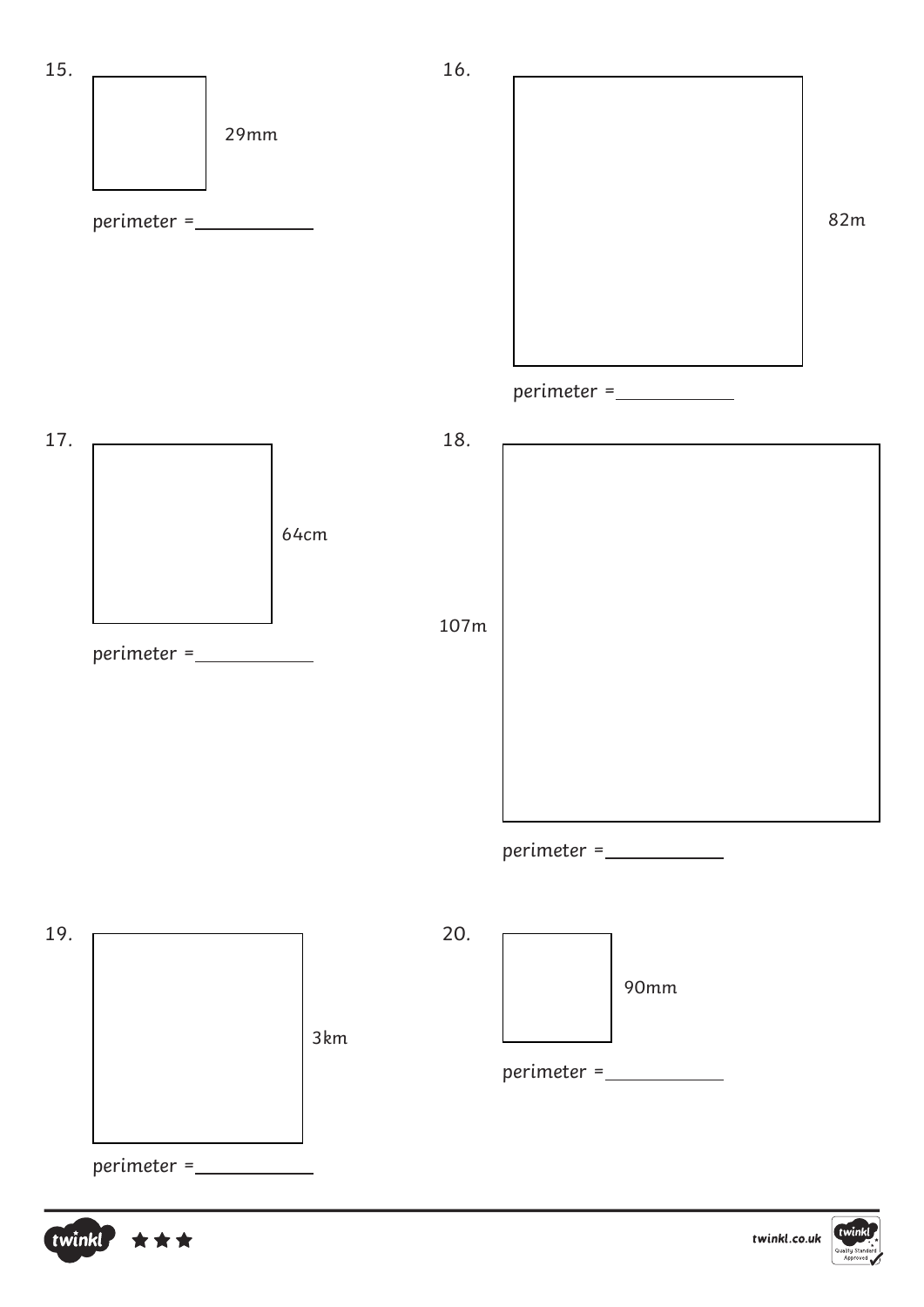## **The Perimeter of Rectangles**

Measure the length of two sides of each rectangle and use to calculate the perimeter.

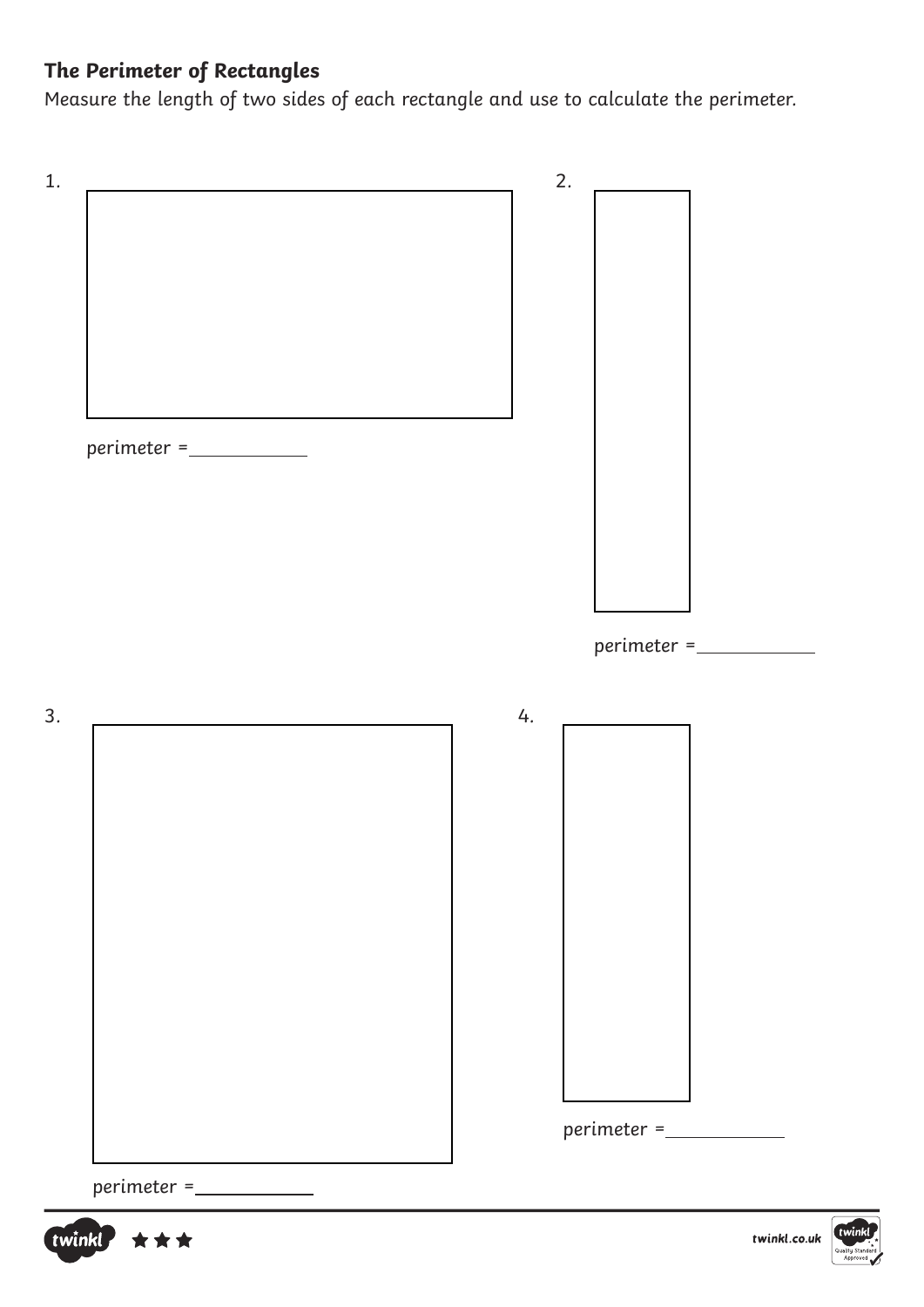

twinkl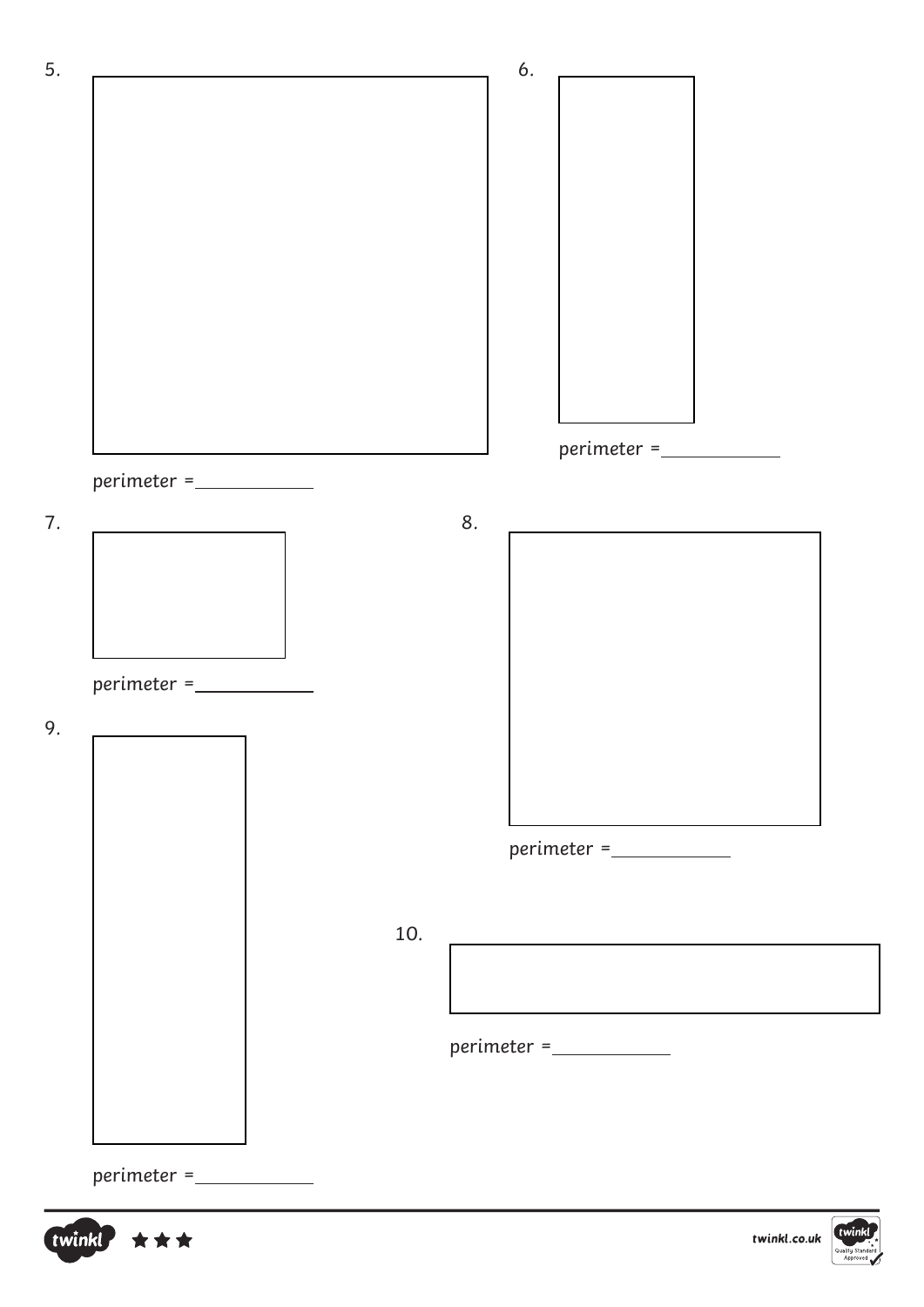Calculate the perimeter of each rectangle. (The rectangles are not to scale.)





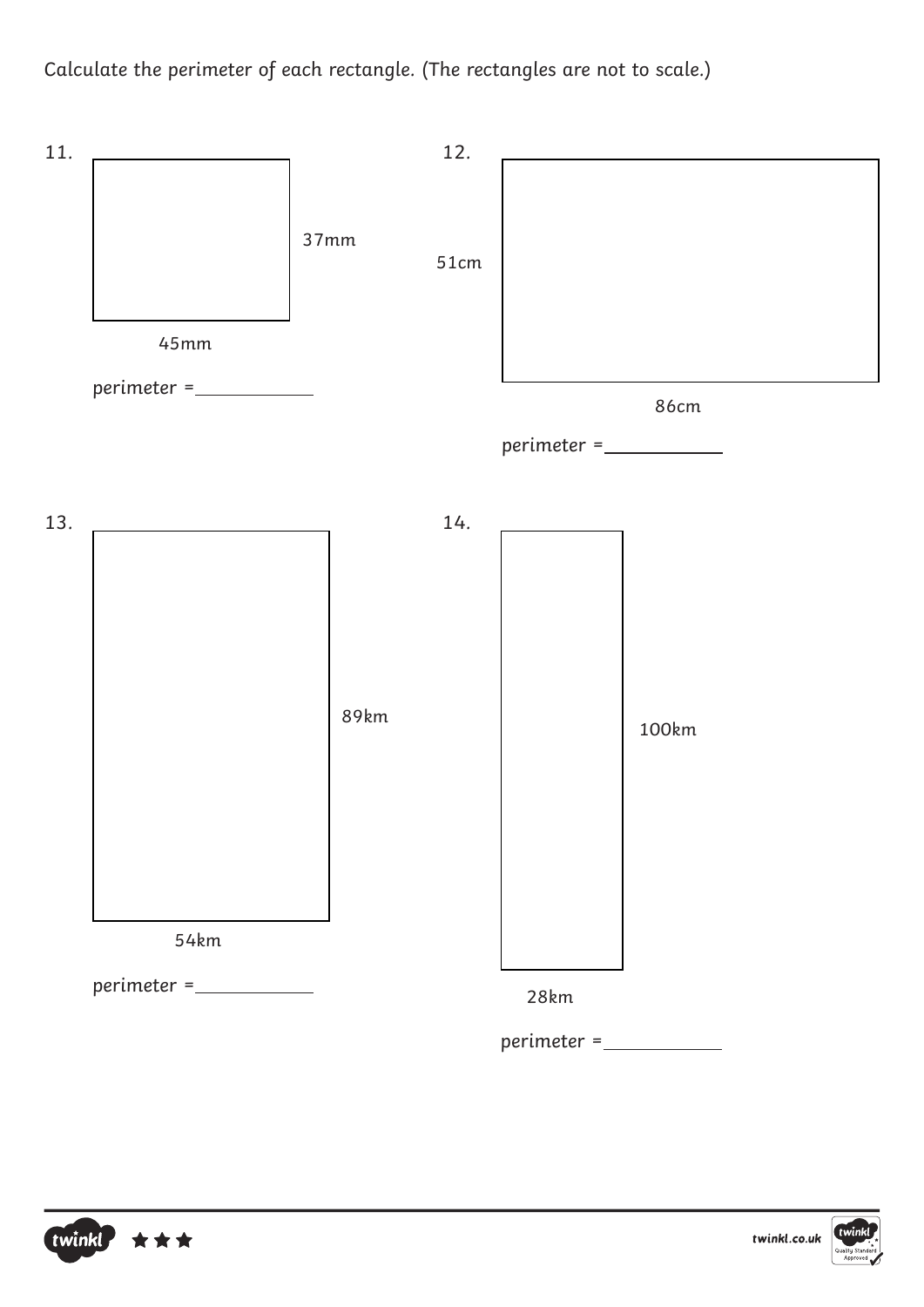